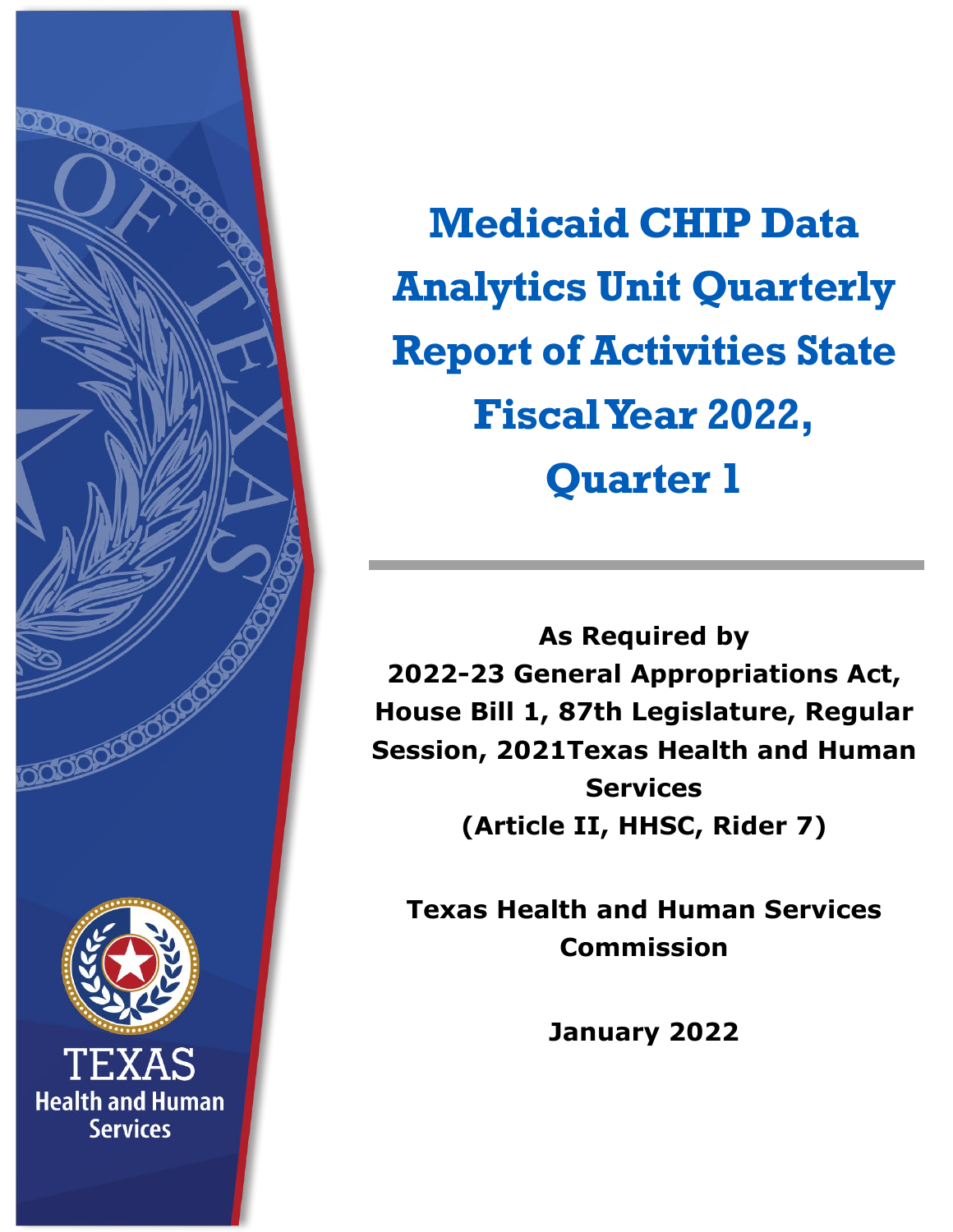### **Table of Contents**

<span id="page-1-0"></span>

| <b>Medicaid CHIP Data Analytics Unit Quarterly Report of Activities State</b> |                                                          |  |  |
|-------------------------------------------------------------------------------|----------------------------------------------------------|--|--|
|                                                                               |                                                          |  |  |
|                                                                               |                                                          |  |  |
| 2.                                                                            |                                                          |  |  |
| 3.                                                                            | Physical, Occupational, and Speech Therapy Monitoring 17 |  |  |
|                                                                               |                                                          |  |  |
|                                                                               |                                                          |  |  |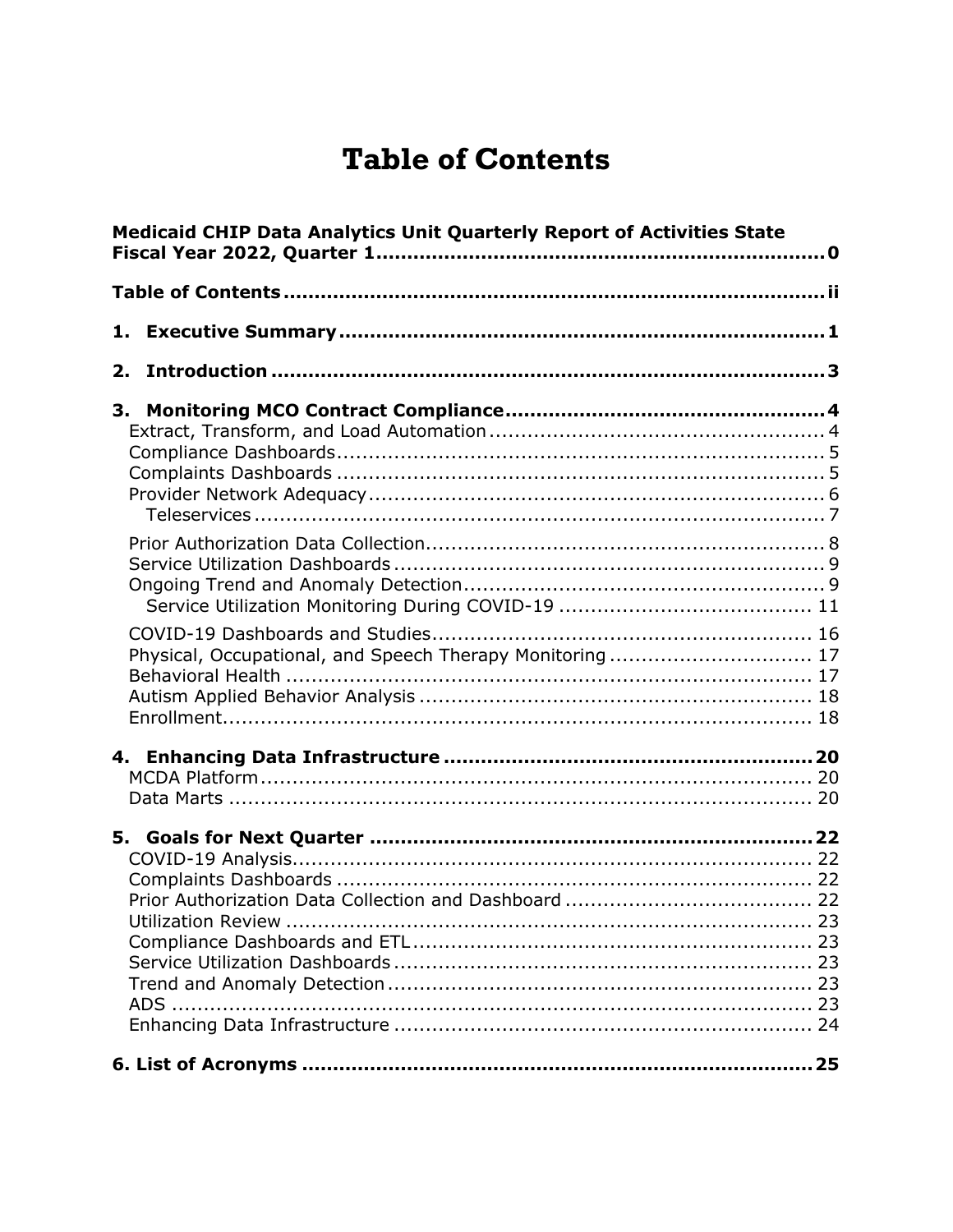#### <span id="page-2-0"></span>**1. Executive Summary**

Rider 7, Data Analysis Unit Reporting, directs the Health and Human Services Commission (HHSC) to submit a quarterly report on activities and findings of the data analysis unit established pursuant to Government Code, §531.0082. In compliance with this rider, this report focuses on the quarterly activities, the status of major projects, and the findings of the Medicaid CHIP Data Analytics Unit (MCDA).

Highlights this quarter include:

- MCDA discovered and alerted the Office of Inspector General (OIG) about types of behavioral health services where a wide disparity in the amounts paid to some providers exists, similar to previous findings in SFY21 Q3. Based on the MCDA analyses, the OIG Fraud Detection Unit developed algorithms specific to the patterns observed by MCDA and is currently evaluating the data analytics findings to determine overall impact to Medicaid and CHIP Services (MCS) and further investigative actions.
- As part of HHSC's study to examine the impact of the COVID-19 pandemic on vulnerable Texans, MCDA posted dashboards on the HHSC public website displaying the use of teleservices during the pandemic. These dashboards are meant to help stakeholders understand the degree to which increased availability and utilization of these services impacted clients in Medicaid.
- Per HB 4533, 86th Regular Legislative Session, 2019, requiring HHSC to post Medicaid managed care complaints data, MCDA's complaints dashboards for SFY21 Q1 and Q2 were published for the first time on the external HHSC website in November.
- MCDA conducted a thorough review of how the Medicaid and CHIP provider network adequacy is evaluated and monitored. As a result, the team developed a new fully integrated workflow for analyzing both time and distance standards simultaneously, enabling MCS to report the travel time analysis on a more timely basis and in a more meaningful, cohesive report.
- To help ensure that the upcoming Medicaid Autism Services Applied Behavior Analysis (ABA) benefit includes a sufficient provider network, MCDA is providing MCS leadership and the managed care organizations (MCOs) an array of weekly maps displaying the distance between clients eligible for the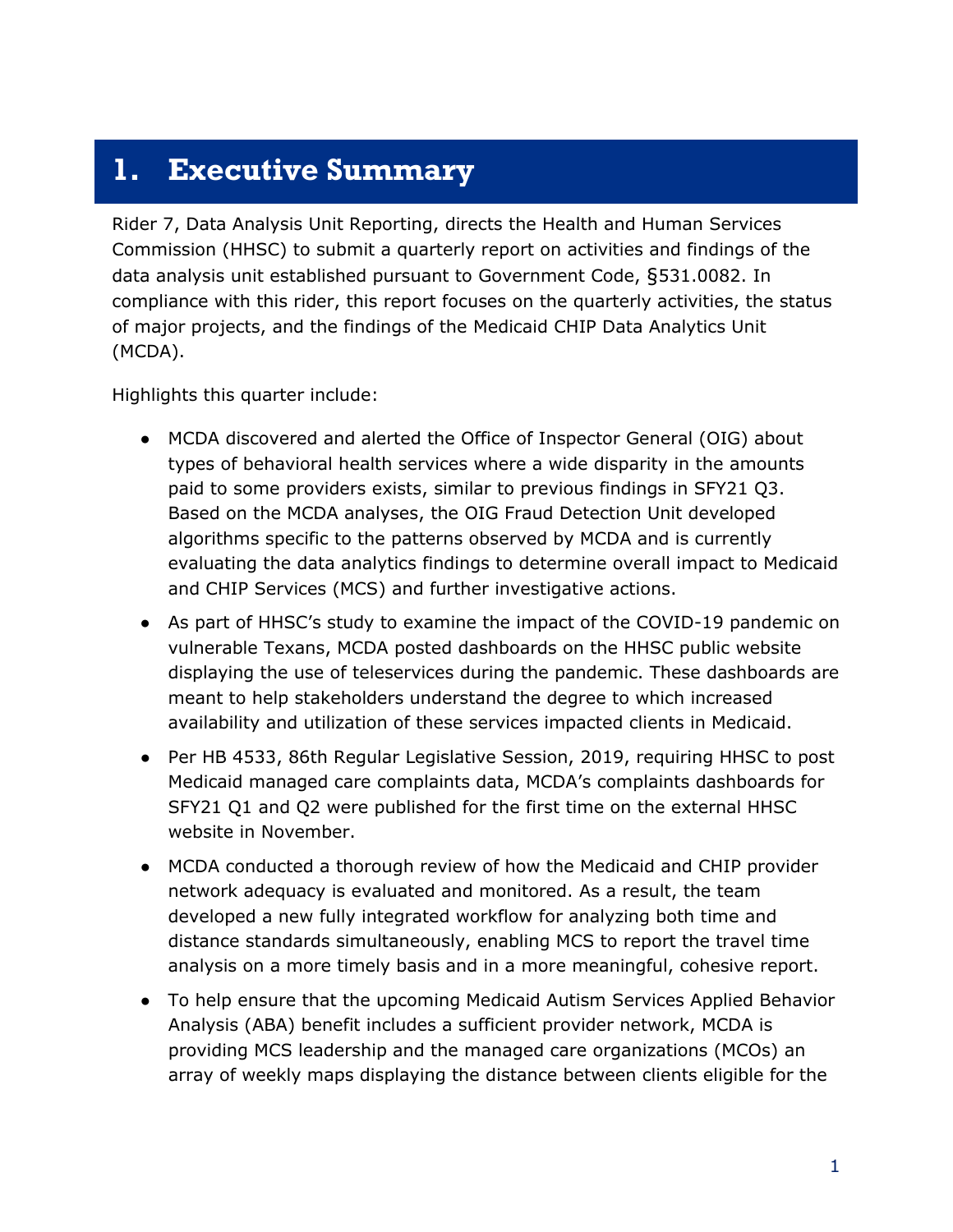benefit and enrolled providers. These tools are helping to target provider outreach efforts on areas with network deficits.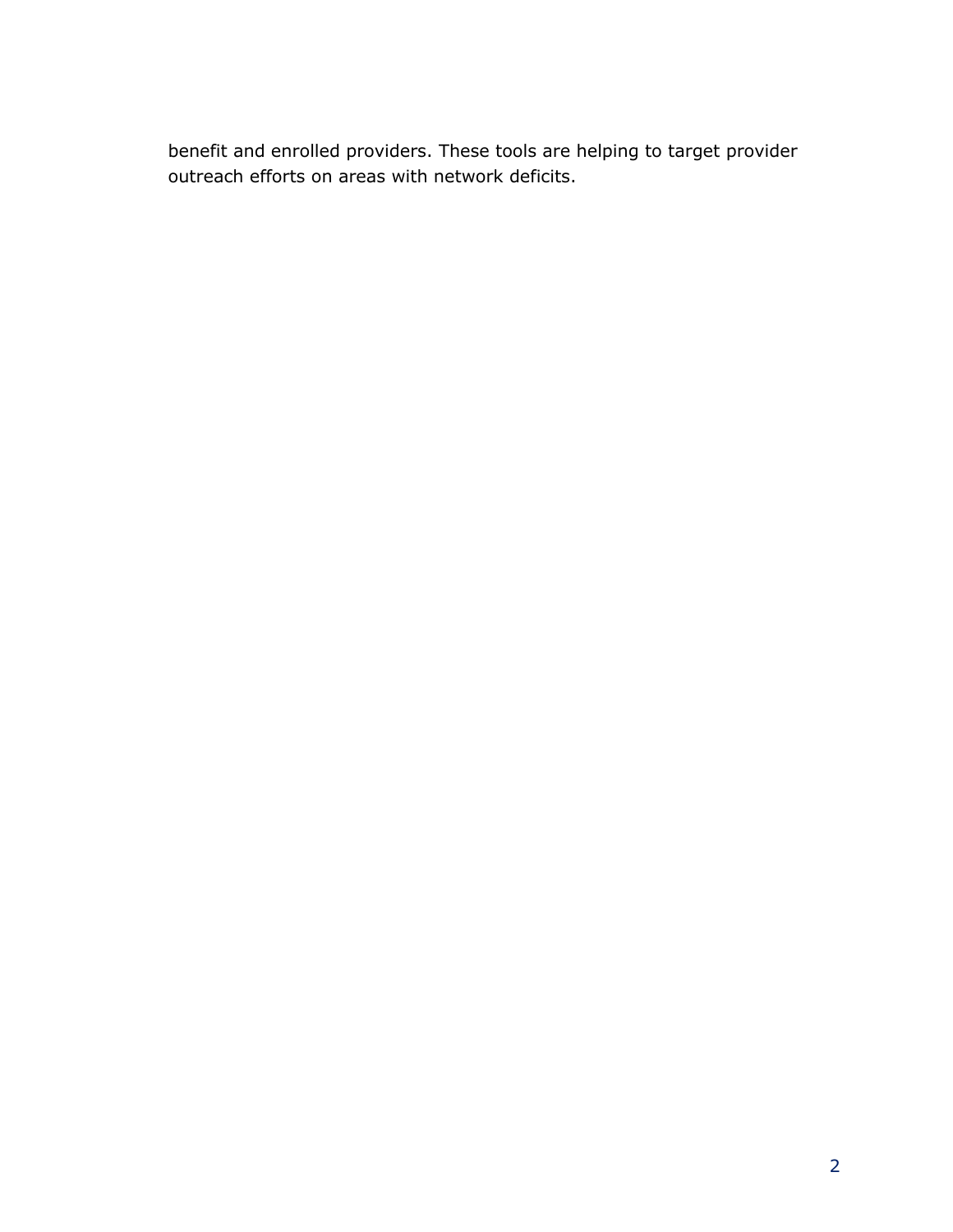#### <span id="page-4-0"></span>**2. Introduction**

The 2022-23 General Appropriations Act, House Bill (HB) 1, 87th Legislature, Regular Session, 2021 (Article II, Health and Human Services Commission, Rider 7), directs HHSC to "report to the Legislative Budget Board on a quarterly basis the activities and findings of the Data Analysis Unit" created by Government Code, §531.0082. The following report fulfills this requirement for the first quarter of State Fiscal Year 2022 (SFY22 Q1).

During SFY22 Q1, MCDA within the Office of Data, Analytics, and Performance (DAP) completed 40 projects supporting the direction of the Government Code to "…(1) improve contract management, (2) detect data trends, and (3) identify anomalies relating to service utilization, providers, payment methodologies, and compliance with requirements…" in the state's Medicaid and CHIP programs. The status of major projects and activities, along with findings, is described in three sections of the report: 1) Monitoring MCO Contract Compliance, 2) Tracking Service Utilization and Related Data, and 3) Enhancing Data Infrastructure.

MCDA collaborates closely with many units within the MCS Division. At the most recent quarterly Service Utilization Workgroup meeting, where MCDA presents its findings of service utilization trends and anomalies, 32 MCS staff members participated. Units represented included the Medical Director's Office, Policy and Program, Operations Management, Quality Assurance, and Utilization Review (UR). Several Actuarial Analysis staff also attended the Service Utilization Workgroup meeting. MCDA continues to meet with the Director of Actuarial Analysis on a monthly basis to exchange observations of data variations of interest.

In addition, Rider 7 directs that "…any anomalies identified related to service utilization, providers, payment methodologies, and compliance with the requirements in Medicaid and CHIP shall be reported to the Office of the Inspector General for further review." MCDA and the OIG communicate monthly to exchange updates on respective analyses. MCDA continues to assist the OIG with documentation related to the analysis as the OIG investigates further.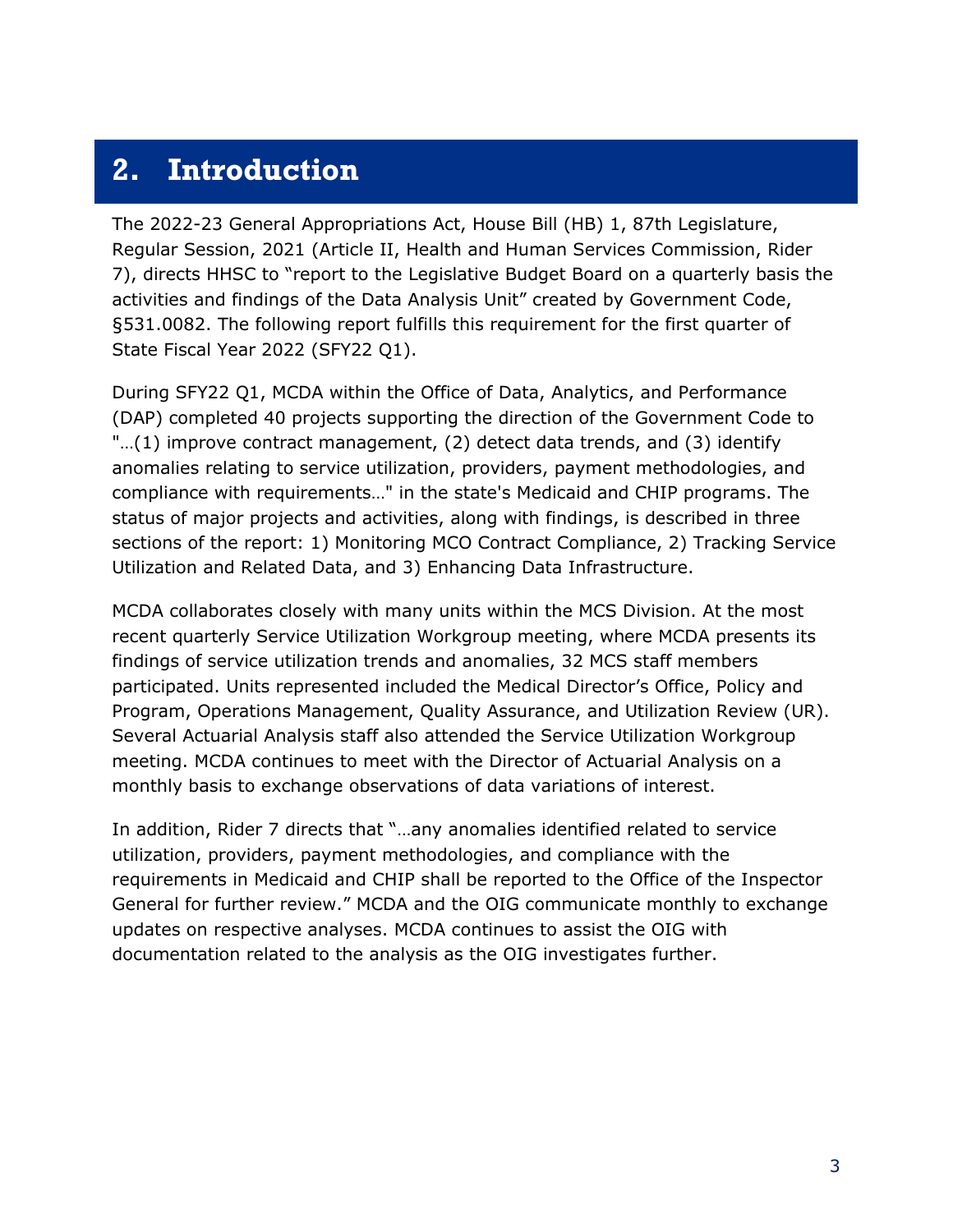### <span id="page-5-0"></span>**3. Monitoring MCO Contract Compliance**

#### <span id="page-5-1"></span>**Extract, Transform, and Load Automation**

MCDA is a key partner in HHSC's efforts to increase the data-driven efficiency of monitoring MCO contract compliance. Due to the Extract, Transform, and Load (ETL) automation developed by MCDA, MCS has been able to redirect Managed Care Compliance & Operations (MCCO) staff resources that would otherwise have been spent manually processing thousands of reports MCOs formerly submitted in Excel format. The ETL processes have also facilitated MCDA's handling of MCO deliverable data for purposes of responding to ad hoc data requests and creating data visualizations in the form of compliance dashboards.

Several of the deliverables that MCOs once reported at an aggregated level via a legacy computer system are now being collected at a more detailed level through TexConnect, a web-based portal. This change has allowed MCDA to conduct more thorough quality assurance. Data quality checks by MCDA have identified problems in certain MCO data, such as pending appeals not being carried over into the next monthly report or reporting duplicate ID numbers. MCDA provides MCCO staff with lists of MCO reporting errors and helps them build tools and strategies to address these errors in time for MCOs to resubmit corrected data.

The TexConnect portal currently lacks the functionality to allow MCCO staff to download complete sets of submitted data at the MCO level. MCDA has read access to the TexConnect Oracle database and can provide that level of detail for MCCO staff when needed. MCCO is reviewing the possibility of adding that functionality to the TexConnect portal in a future enhancement. In SFY22 Q1, MCDA has provided MCCO staff with complete data extracts for quality review of two of the deliverables (network adequacy and provider termination) by extracting data directly from the TexConnect database.

In SFY2022 Q1 MCDA staff began assisting STAR+PLUS and STAR KIDS policy staff in automating report production for MCO self-reported data submitted per Uniform Managed Care Manual chapters 5.4.5.3 and 5.4.5.6. The deliverables referenced in these chapters collect information about number of members authorized to receive Personal Care Services (PCS) and number of members who received those services, as well as the number of units authorized and received.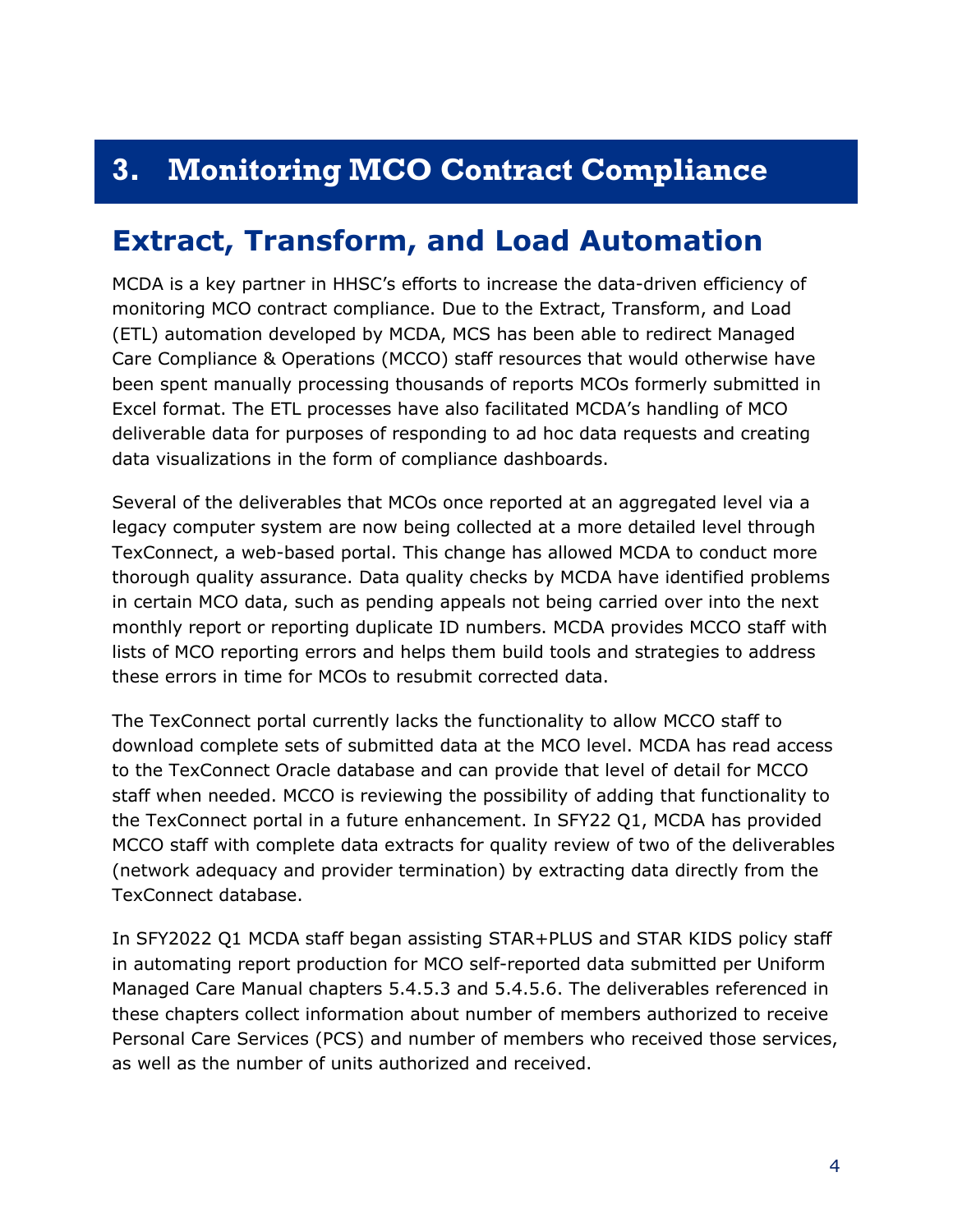# <span id="page-6-0"></span>**Compliance Dashboards**

The goal of the MCDA compliance dashboards is to enhance contract oversight by trending MCOs' compliance with standards required by MCO contracts and the Medicaid Uniform Managed Care Manual, such as claims adjudication timeliness and hotline call pick-up rate standards. The dashboards provide HHSC staff with access to compliance data in a user-friendly, flexible, and efficient format. The compliance dashboards are used to facilitate data-driven decisions concerning the need for corrective actions, including the issuance of liquidated damages. As the dashboards contain confidential agency data, they are for internal use only. In SFY22 Q1, the Quality Performance Report (QPR) compliance dashboard was updated and revised to include all new data points through SFY21 Q4. In addition, MCDA completed design, testing, and development work on enhancements to the dashboards to include additional measures requested by MCCO beyond the contract compliance measures. These enhancements were completed and approved by MCCO.

### <span id="page-6-1"></span>**Complaints Dashboards**

As a result of findings from the report required by Rider 61 of the 2018-2019 General Appropriations Act, HB 1, 85th Legislature, Regular Session, 2017 (Article II, HHSC), on Medicaid Managed Care Oversight, MCS initiated a project to revise the managed care member complaints process to streamline intake and tracking, more effectively leverage complaints data to identify risks, and ultimately improve quality of services. In the 86th Legislative Session, Regular Session, HB 4533 added related requirements, including making aggregated data available to the legislature and the public.

In SFY22 Q1, two complaints dashboards for SFY21 Q1 and SFY21 Q2 were published on the **HHSC website**. These dashboards will be updated and published quarterly and include one dashboard for initial contact complaints, which are complaints that were resolved within one business day, and one dashboard for all other complaints. The dashboards display complaints compiled from both MCOs/DMOs and HHSC. They include both member and provider complaints data. In SFY22 Q1, MCDA compiled the SFY21 Q3 data for the dashboards.

Additionally, MCS plans to begin to incorporate the complaints data into the MCO report cards produced by the state's External Quality Review Organization (EQRO), the Institute for Child Health Policy at the University of Florida (ICHP). To facilitate this addition, MCDA will be submitting complaint level data on a recurring basis to the EQRO. In SFY22 Q1 MCDA submitted the requested detailed complaints data for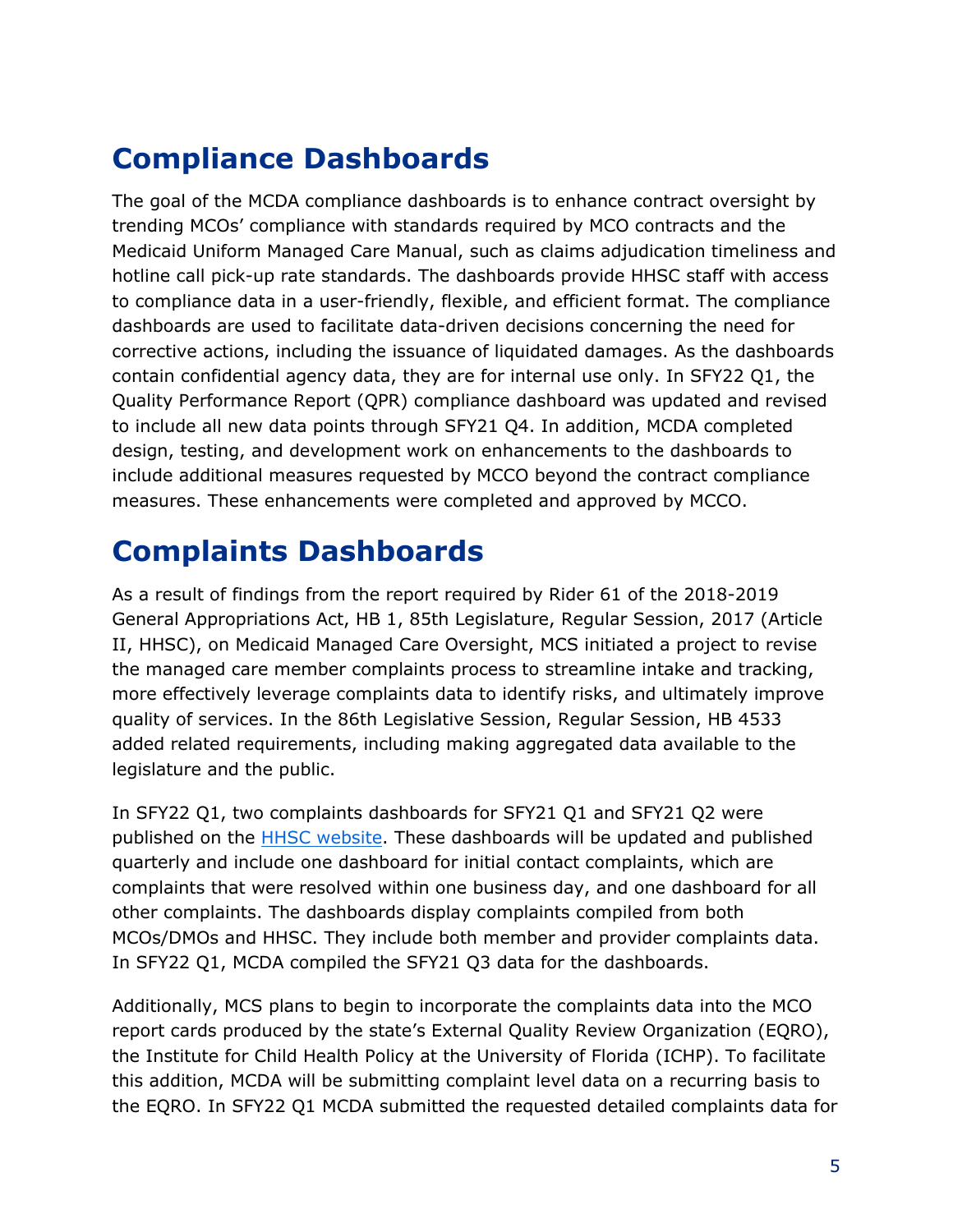August 2020 – May 2021 to ICHP. It is anticipated that ICHP will request these data on an annual basis.

As part of a Client 360 view being developed for MCS by Performance Management and Analytics System (PMAS) staff, MCDA has been investigating the use of complaints data collected in the TexConnect system (MCO self-reported complaints) and the HHS Enterprise Administrative Record Tracking System (HEART) (complaints submitted directly to the HHS Office of the Ombudsman (OOO)).

#### <span id="page-7-0"></span>**Provider Network Adequacy**

Ensuring provider network adequacy is a high priority for the agency and Medicaid and CHIP program stakeholders. Meeting this goal can be complicated by systemic issues, such as key provider shortages across the state, the administrative complexity of the Medicaid program, and provider reimbursement rates that generally do not meet average commercial reimbursement levels. MCDA supports MCS's effort to continually evaluate the effectiveness of its provider networks, focusing on the Medicaid managed care health plans. To this end, MCDA participates in bi-weekly meetings with the MCCO Network Adequacy team to develop network adequacy dashboards. Below are some of the activities related to monitoring network adequacy in the past quarter.

- HHSC requires MCO provider networks to comply with distance and travel time standards in accordance with managed care contract requirements. MCDA measures geodistance and travel time between clients and providers using geospatial mapping analysis. Previously, only geodistance analysis would be completed for this quarter, with travel time being reported annually. In SFY22 Q1, MCDA developed a fully integrated workflow for analyzing both time and distance standards simultaneously using a single software. This integrated approach is less redundant and more computationally efficient, reducing the necessary number of employees actively working on network adequacy reports, as well as enabling MCS GIS analysts to report the travel time analysis quarterly instead of annually. Once the updated Distance Performance data have been verified, MCDA will update the Distance Performance dashboard through SFY22 Q1. This dashboard presents data on compliance with HHSC distance performance standards by MCO, county, and provider type.
- In conjunction with the updated methodology described above, MCDA conducted a thorough review of how distance and time standards are used in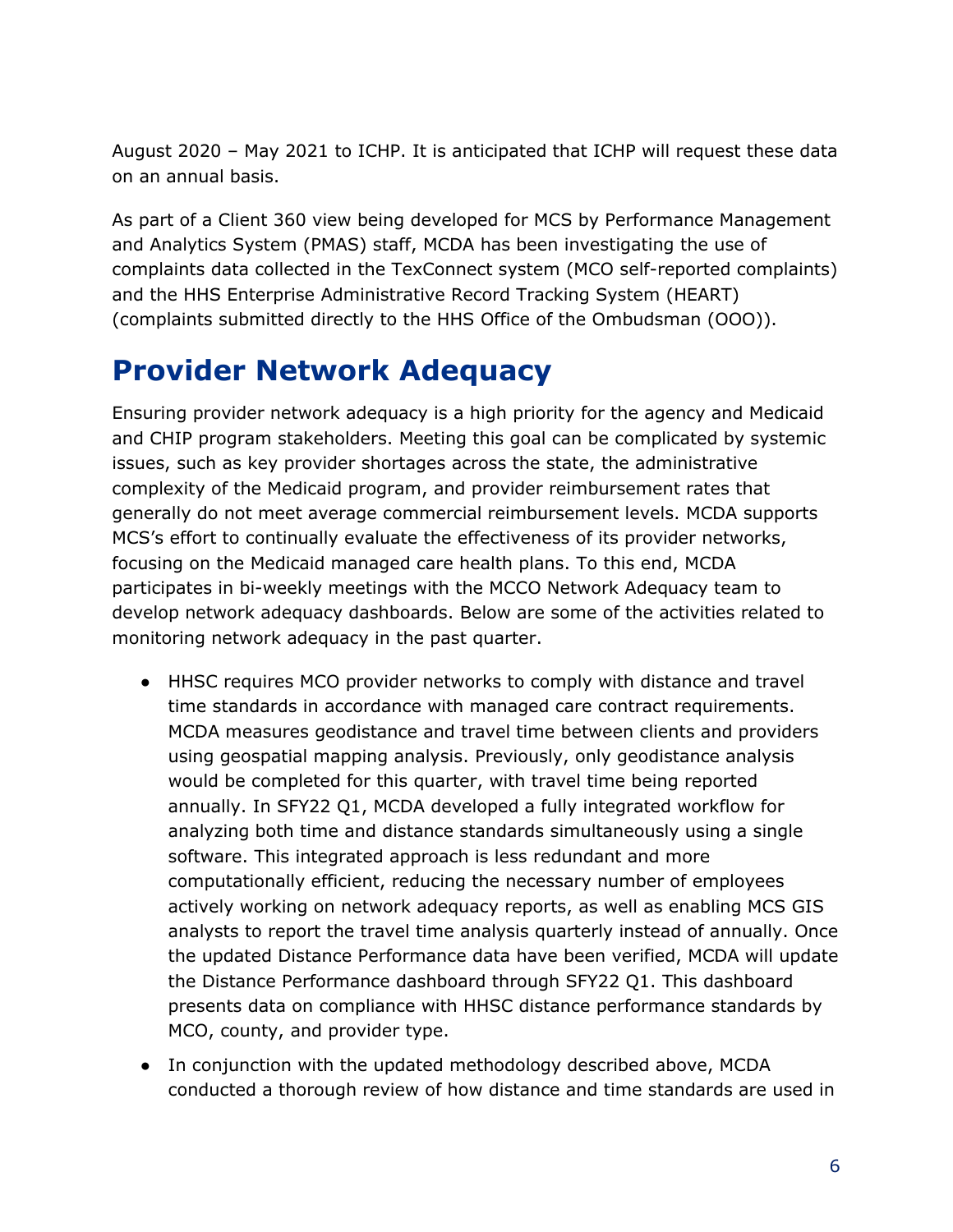general by HHSC for assessing network adequacy, aimed at identifying potential areas for improvement. Examinations fell in two broad categories: integrating distance and travel time performance analyses into a single, more interpretable measure that is based on meeting travel time or travel distance standards (rather than using geodistance), and switching county-level "Metro-centric" standard definitions to more granular, "Urban-centric" ones. After research and exploratory analyses, MCDA presented suggestions to the MCS Network Adequacy Workgroup. The updated methodology suggested would be more meaningful for capturing clients' travel burdens, alleviate measurement biases between urban and rural areas, and provide more actionable information that could be used to determine the design and potential impact of alternative approaches to remedy access deficiencies.

● MCDA updated the Provider Terminations Report dashboard with SFY21 Q3 data. This dashboard includes counts of providers terminated, reason for termination, and the number of members impacted, allowing MCCO to filter by client program and provider types and specialties.

#### <span id="page-8-0"></span>**Teleservices**

The use of teleservices is a potential solution for improving access to care in underserved areas of the state and has alleviated barriers to office-based care during the COVID-19 pandemic for some clients. Teleservices utilization has been the subject of several recent analyses conducted by MCDA. With the passage of HB 4, 87<sup>th</sup> Legislature, Regular Session, which will expand teleservices coverage, MCDA will continue to closely monitor trends in the use of this mode of service delivery.

- MCDA updated the internal Teleservices Quarterly Dashboard through May 2021. This dashboard presents telehealth, telemedicine, and telemonitoring costs, claims, clients, and providers, allowing filtering factors like client age and program.
- To help with survey development for use in implementation of SB 640 (87th Legislature, Regular Session, 2021), that requires HHSC to conduct a study on the interoperability needs and technology readiness of behavioral health service providers in Texas, MCDA pulled and compiled a list of teleservices providers' contact information for the Office of e-Health Coordination (OeHC).
- MCDA updated a dashboard to analyze the share of mental health; SUD; well child visits; and Physical, Occupational, and Speech Therapy (PTOTST) care delivered via teleservices from SFY16 to SFY20, with demographic breakouts,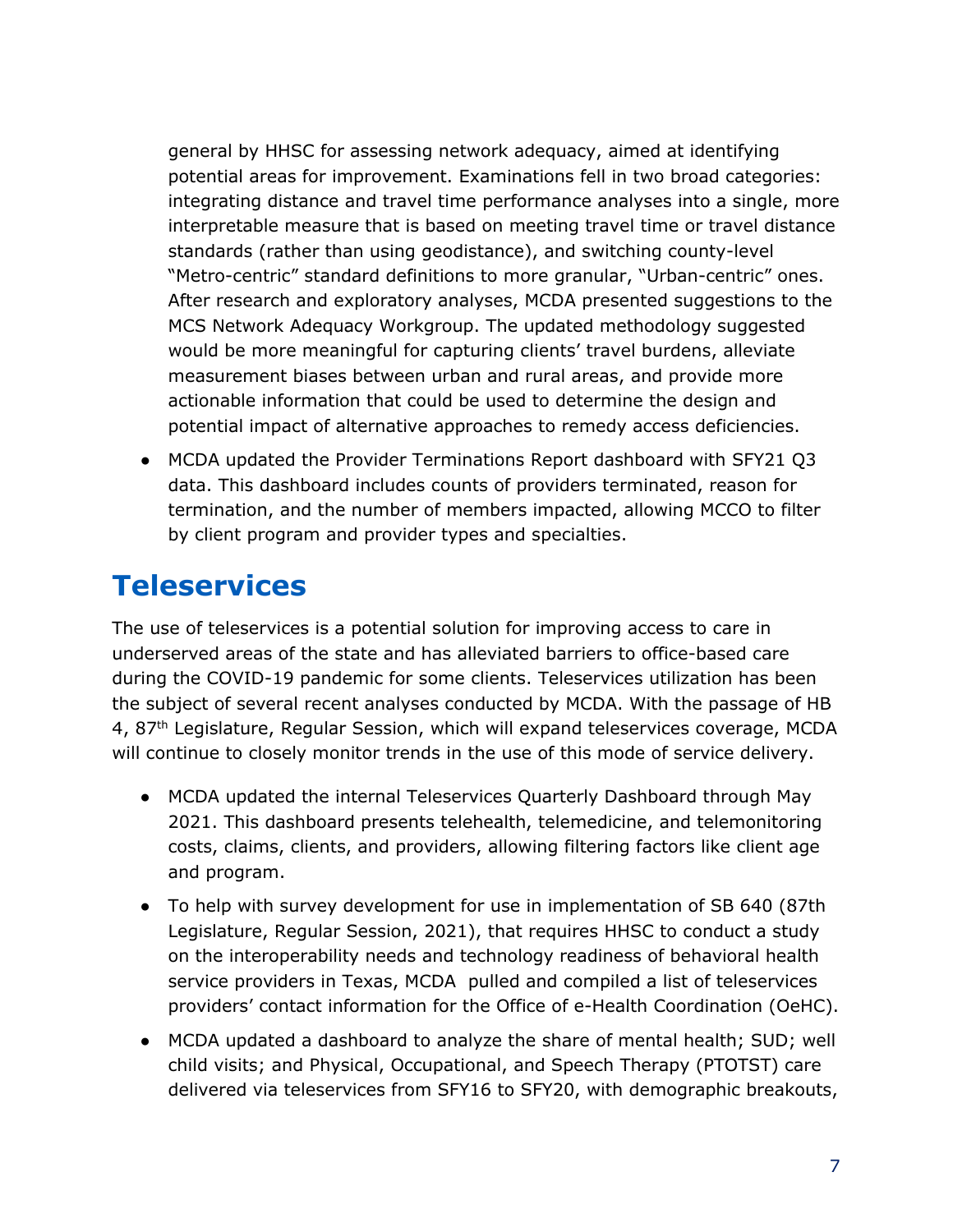to show its increased usage over time and how COVID-19 has impacted the utilization levels of the benefits.

- MCDA provided HHSC Medical Benefits group the average duration Medicaid clients are receiving home telemonitoring services to help estimate the duration of service utilization for newly covered medical conditions.
- MCDA provided subject matter expertise and help researching PTOTST, teledentistry, and other teleservices benefit topics for the expansion of teleservices coverage pursuant to HB 4 (87<sup>th</sup> Legislature, Regular Session).

#### <span id="page-9-0"></span>**Prior Authorization Data Collection**

Access to prior authorization data from the MCOs enhances contract oversight by allowing MCS and MCDA to track trends over time and potential variations between MCO prior authorization processes. For the first phase of the agency's effort to access the data, since September 2020, the MCOs have been required to submit aggregated prior authorization files on a monthly basis. MCDA developed an ETL process to manage the data and identify quality issues, allowing UR, who manages the project, to reach out to the MCOs to have them correct the errors and resubmit the deliverables. To monitor the trends, MCDA developed and refreshes an internal dashboard for UR which displays MCO prior authorization approval and denial frequencies by service type. The dataset and dashboard are refreshed monthly; the most recent completed month of data is August 2021.

In SFY20, the Prior Authorization subcommittee developed the Change Order Request for the second phase of the project, the Prior Authorization Member-Level Data Warehousing Project. Phase 2 will focus on collecting data at the level of the individual transaction, rather than aggregated data. Granular data will allow MCDA to connect client level prior authorizations to actual services delivered as reported in the encounters.

In SFY22 Q1, HHSC continued to coordinate with Texas Medicaid & Healthcare Partnership (TMHP) on the development of the project to finalize variables to include in the new Member-Level Data Warehouse. UR staff have continued to work with the MCOs to assist them in successfully submitting test data to the TMHP Data Warehouse. Four MCOs have passed all testing. The current deadline for all MCOs to complete testing and begin entering production data is January 1, 2022.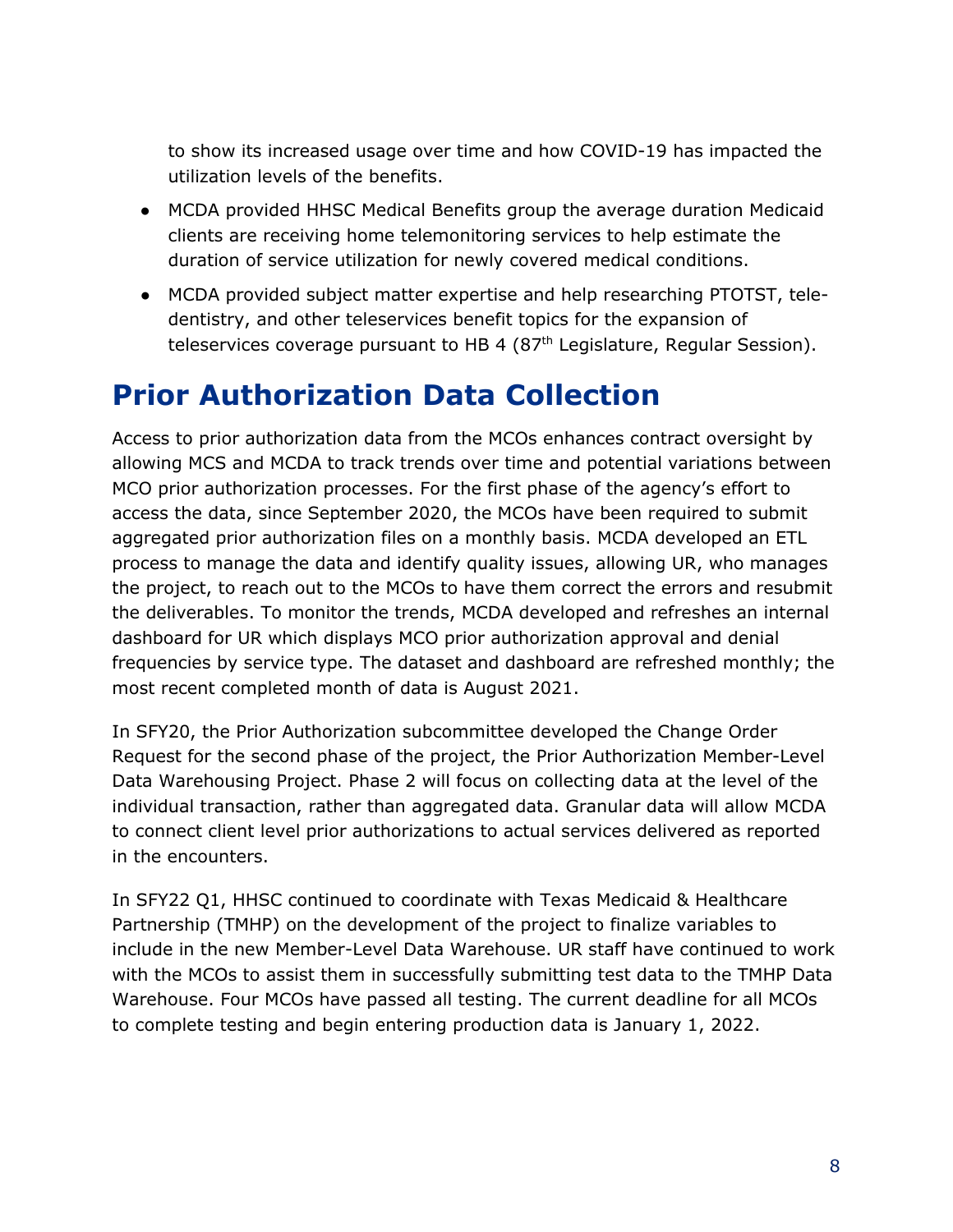# <span id="page-10-0"></span>**Service Utilization Dashboards**

MCDA creates and maintains a comprehensive service utilization dashboard displaying healthcare utilization by multiple service types, broken out by Medicaid and CHIP programs, MCOs, Service Delivery Areas (SDA), age groups, race/ethnicity, and gender. The dashboard features multiple measures, including amounts paid, utilization rates, and number of claims. Currently, the dashboard includes the following services: telemedicine/telehealth; telemonitoring; emergency department (ED) visits; inpatient stays; physical therapy (PT), occupational therapy (OT), and speech therapy (ST); private duty nursing (PDN); personal care services (PCS); durable medical equipment (DME); DME prescriptions; vendor drug program (VDP); mental health (MH); substance use disorder (SUD); and well-child visits. During the first quarter of SFY22, the dashboard was updated to include finalized data through SFY21 Q1 and preliminary data through SFY21 Q3.

#### <span id="page-10-1"></span>**Ongoing Trend and Anomaly Detection**

MCDA continues to refine its internal procedures for making and analyzing quarterly updates to the key service utilization dashboards. Analysts have been designated to acquire expertise in specific areas of service. With focused subject matter expertise, the analyst can more readily interpret signals of significant variations in the data. Detection of three types of signals has been automated: (1) "Outliers" (data points outside the control limits), (2) "Long Runs" of seven or more consecutive data points on one side of the long-term average, and (3) "Short Runs" (three of four consecutive values closer to a control limit than to the average value). See Figure 1 below for an example.

Once MCDA detects a potential anomaly, analysts take several steps to identify an explanation for the data variation. First, data quality is reviewed. Additionally, MCDA developed and updates a chronological dashboard that denotes when significant Medicaid and CHIP program and policy changes have been implemented. This dashboard is used to help determine whether observed irregularities in utilization data may be a result of such program or policy changes.

MCDA presents its highest priority findings to the Service Utilization Workgroup, a committee of subject matter experts from across Medicaid and CHIP Services, such as policy and program divisions, and other areas in HHSC, including Actuarial Analysis. The team asks the workgroup members to offer ideas for what is driving the anomaly and to provide direction on next steps, including: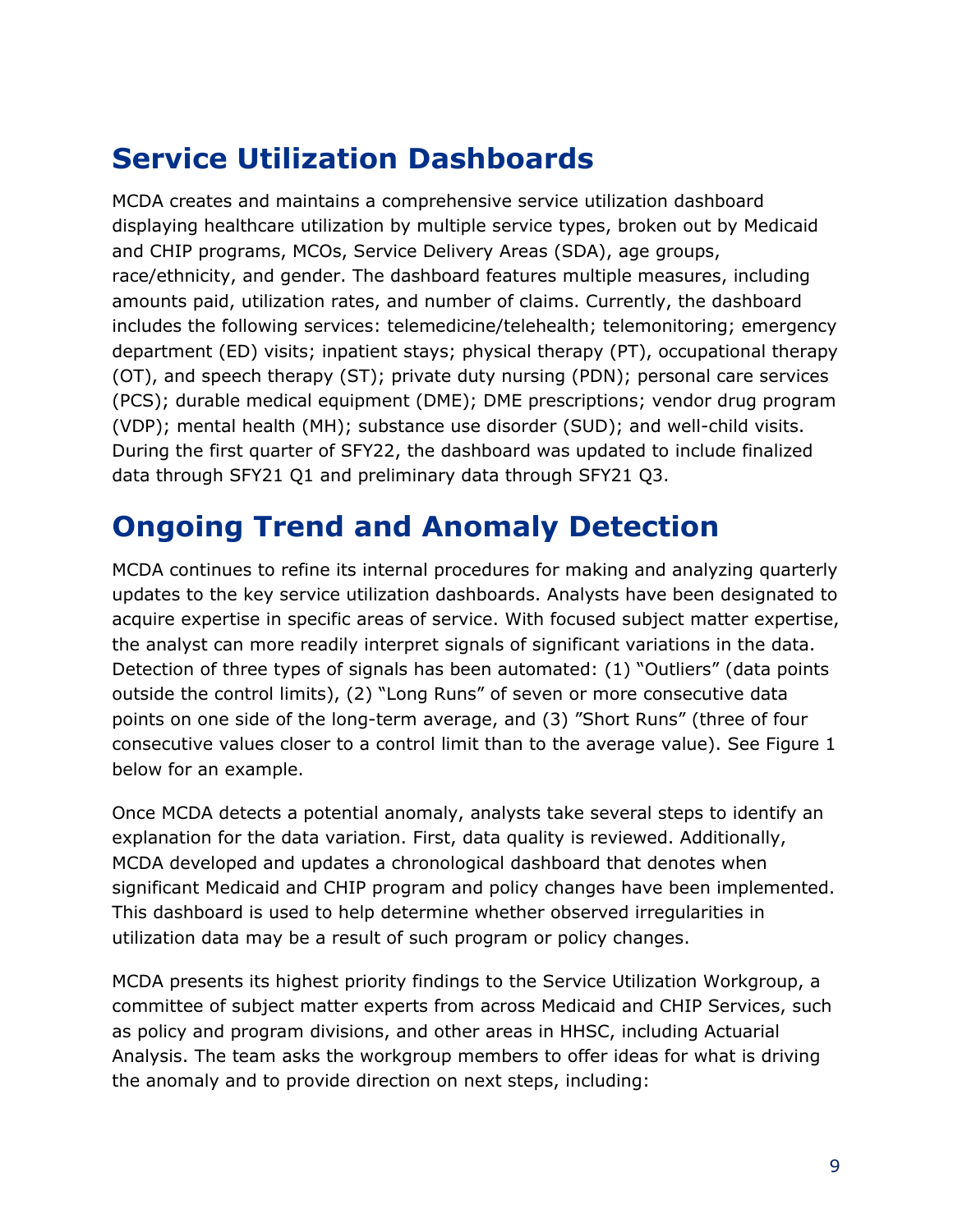- 1. close the anomaly since it is directly related to a policy change or other known event and aligns with expected trends,
- 2. continue to monitor the anomaly since the reason for the trend is unclear and possibly of concern,
- 3. investigate the anomaly further based on a theory about what may be driving it, or
- 4. elevate the anomaly to leadership based on its potential to significantly impact quality of care or cost to the state.

Any elevated anomalies requiring MCS leadership attention may be presented at the Managed Care Oversight Coordination meetings, a forum where information about Medicaid and CHIP program performance is exchanged between leadership in all areas of the Medicaid and CHIP Services department and related HHSC divisions.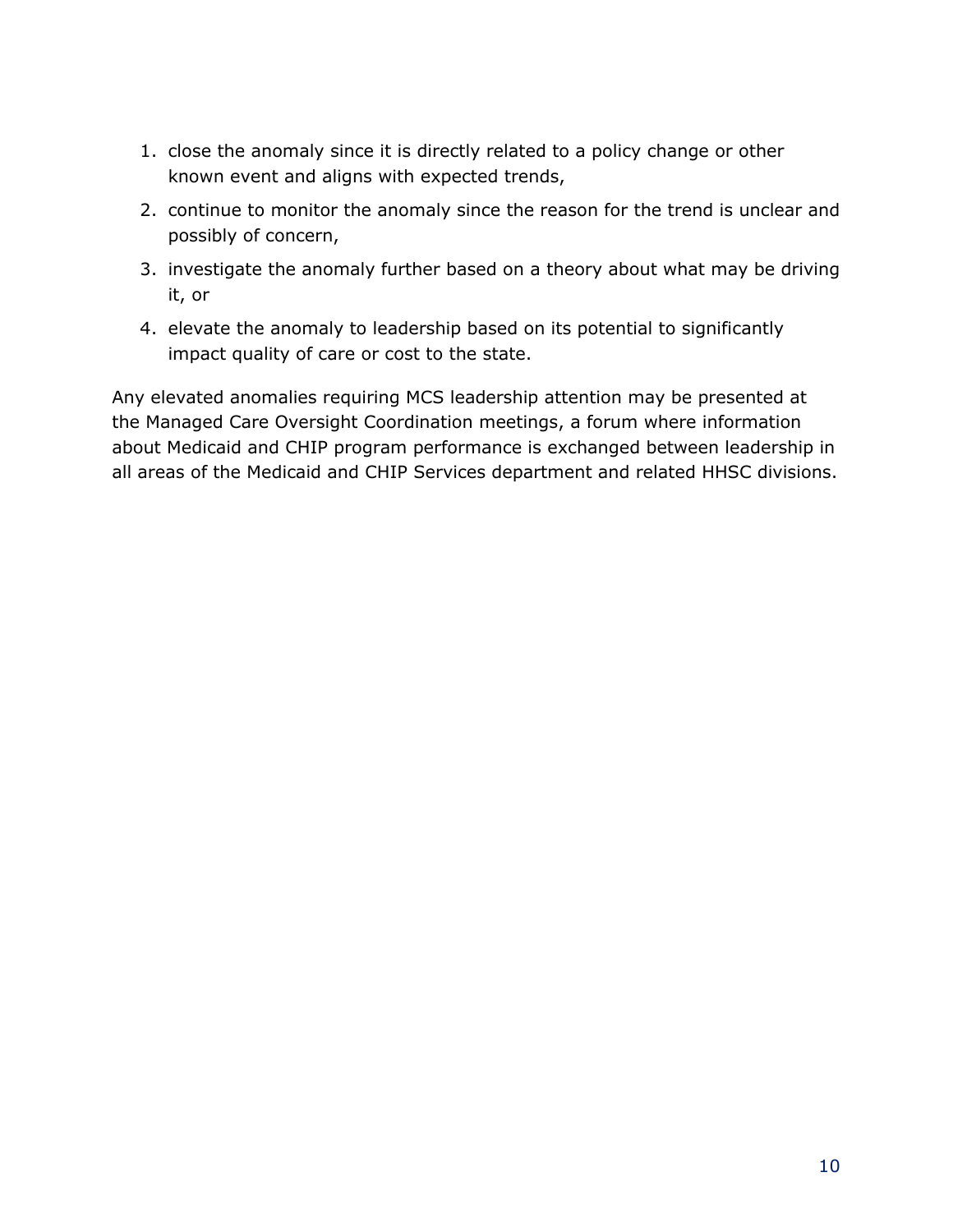

#### **Figure 1: Sample Screen Shot of Anomaly Detection Dashboard with Short Run**

# <span id="page-12-0"></span>**Service Utilization Monitoring During COVID-19**

In the first quarter of SFY22, 74 new anomalies related to the utilization rate per 1,000 members or the amount paid per client were detected in the service utilization dashboard data. As described above, before the pandemic, MCDA would present the highest priority of these anomalies to the Service Utilization Workgroup to determine what might be driving the data variations. However, for SFY20 Q3 to SFY21 Q1 data, MCDA needed to adjust its standard anomaly detection presentation due to the onset of the COVID-19 pandemic in March 2020.

COVID-19 impacted service utilization rates in several ways. First and foremost, the Public Health Emergency (PHE) resulted in fewer people, including Medicaid clients, receiving in-person health services. Therefore, the obvious downward trend for most services did not need to be presented to the Service Utilization Workgroup for feedback. While MCDA continued to log anomalies for SFY21 Q1, for consistency in its monitoring activities, analysts focused on how much impact the PHE had on specific services and how well each service appears to be rebounding after the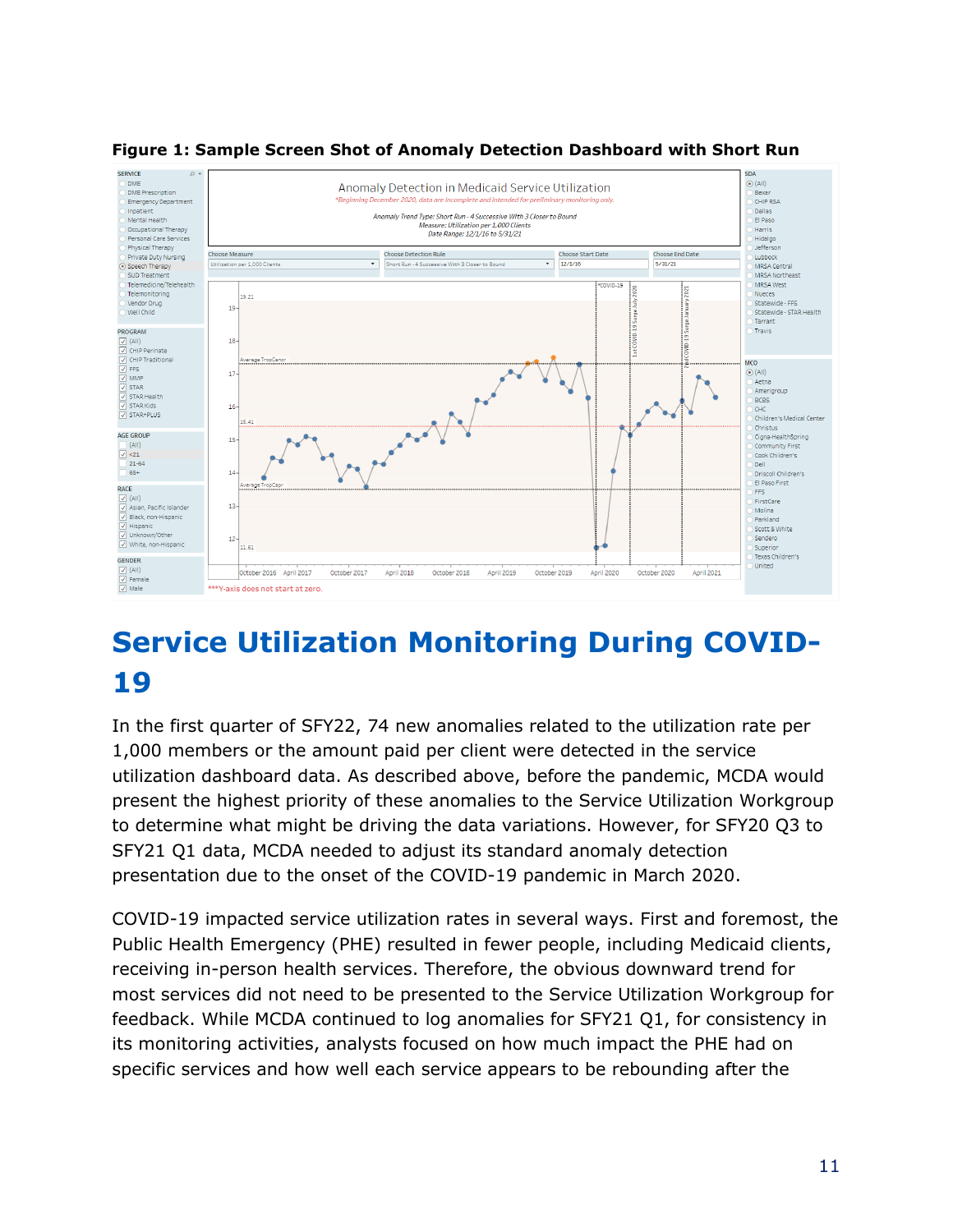initial decline. Observations were shared with the workgroup, who were asked to weigh in on possible reasons for the varied impacts.

Other PHE-related and non PHE-related policy changes were considered in the analyses. For example, policies to expand telehealth and telemedicine mitigated the PHE's negative impact, by offering opportunities for clients to access more types of services safely from home.

Additionally, HHSC extended enrollment for clients due for renewals during the emergency period. The economic downturn due to the PHE also increased Medicaid caseloads. Therefore, the downturn in utilization rates may not only be explained by a decrease in the number of clients utilizing the services but also by the relative increase in enrolled clients.

Another impact to client enrollment, aside from the PHE, was that the Healthy Texas Women (HTW) program returned to Medicaid in February 2020, increasing the fee-for-service (FFS) caseload by almost 300,000 members or over 50 percent.

High level observations shared with the Service Utilization Workgroup are included below. Service utilization rates are the most common measure reported. These rates indicate the number of distinct clients who received a service per 1,000 enrolled clients. Utilization rates are calculated based on clients rounded to the nearest whole numbers, except for SUD, PDN, and telemonitoring, where the numbers are too small to round.

Observations about the immediate impact of COVID-19 on services generally compare utilization in February 2020, just prior to the PHE, to April 2020, right after its onset. Observations about the impact of the PHE on services since then are based on final data through SFY21 Q1 (November 2020) and preliminary data from December 2020 - May 2021. The more recent data are "preliminary" because encounters are not considered complete until eight months after services are delivered. This reporting lag provides time for providers and MCOs to submit and adjudicate the claims. Therefore, these more recent figures are subject to change.

● ED service utilization rates decreased sharply, from around 49 clients per 1,000 in February 2020 to around 20 clients per 1,000 in April 2020 ( $\sim$ 59 percent decrease). Part of this decline is due to seasonality, with a peak in ED utilization generally occurring in January and a trough in June. However, this decrease is more pronounced than in past years. Unlike in previous years, a seasonal peak in ED utilization typically seen in winter months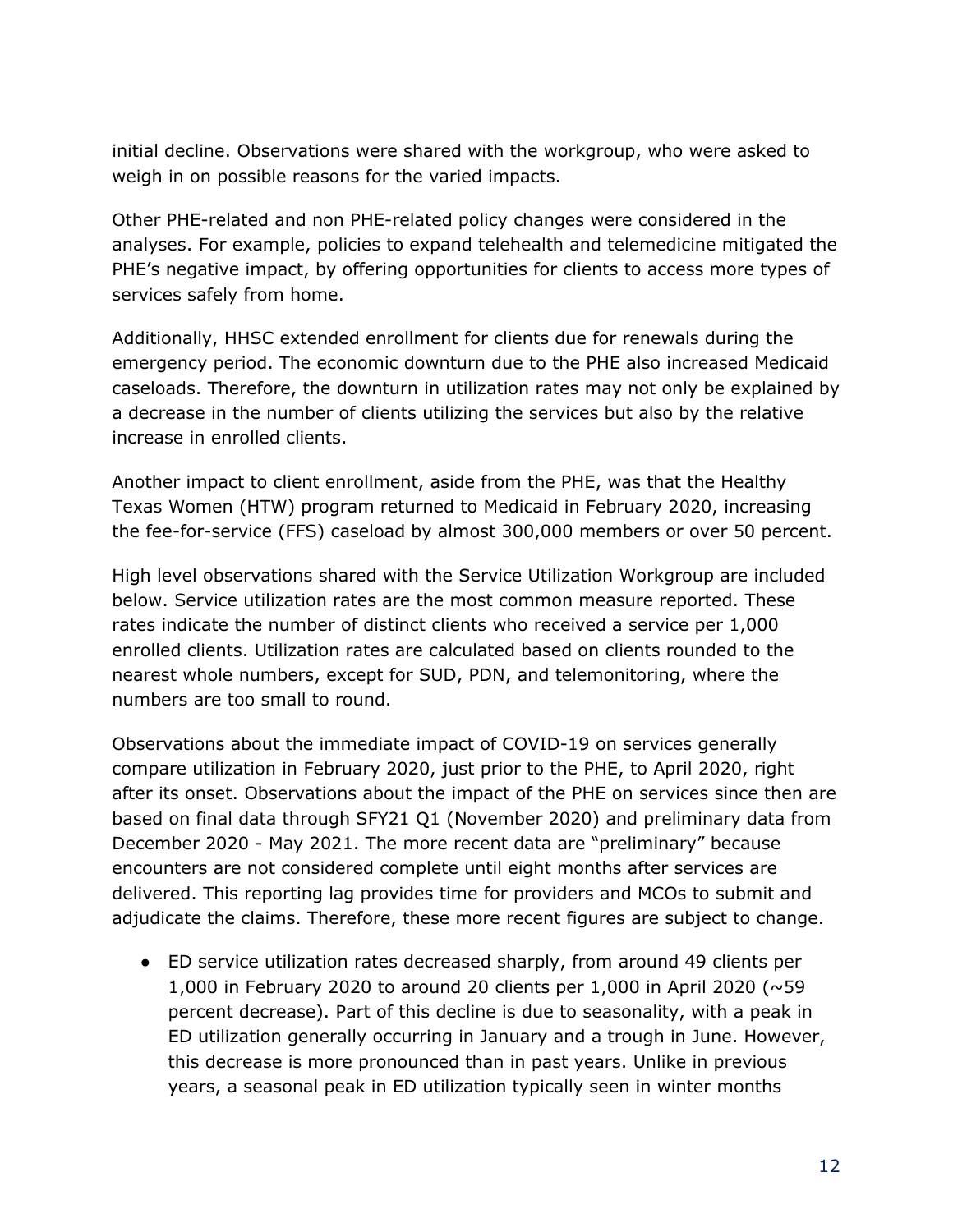(December/January) is absent post COVID-19 Public Health Emergency (PHE) and typical seasonal troughs during summer months have not reemerged. A decrease in the FFS utilization rate began pre-pandemic, in February 2020, corresponding to the incorporation of the HTW program into Medicaid. A sudden influx of enrolled FFS clients may have, at least temporarily, decreased the utilization rate more than usual. Preliminary data through May 2021 indicate that ED utilization rates have stabilized but are not close to the pre-pandemic period.

- Inpatient service utilization rates decreased from around 12 clients per 1,000 in February 2020 to around 10 clients per 1,000 in April 2020 ( $\sim$ 17 percent decrease). Signs of the impact of seasonality and HTW enrollment seen in ED services pre-pandemic are also present in inpatient services. Preliminary data through May 2021 suggest that the utilization rates for the STAR Kids and STAR+PLUS programs have rebounded slightly, although not to their prepandemic levels. Other programs have seen a continued downward trajectory, based on preliminary data.
- Well-child service utilization for clients less than 21 years old decreased sharply during the initial stages of the pandemic, from around 86 clients per 1,000 in February 2020 to around 46 clients per 1,000 in April 2020 (~47 percent decrease). Preliminary data indicate that well-child service utilization rates seem to have gradually rebounded after April 2020.
- Despite this rebound, the typical uptick in the late summer months for vaccinations and school physicals were absent in SFY20 Q4 and SFY21 Q1. Unlike some of the other service types that switched to remote service delivery, well-child visits experienced a very marginal increase in teleservices, probably due to the need for in-person contact for services like vaccinations. Prior to March 2020, no well-child visits were conducted remotely, while only about 1 to 2% of services were performed remotely from April 2020 to May 2021.
- Vendor Drug Program (VDP) service utilization rates decreased from about 220 clients per 1,000 in February 2020 to around 150 clients per 1,000 in April 2020 (~32 percent decrease). In May 2021, utilization per 1,000 is still well below pre-pandemic numbers but the increase in enrollment may be artificially driving down the rates as the number of monthly clients approaches or is above the long-term mean. Preliminarily, after the winter storm in February 2021, utilization rates in March 2021 increased almost 19% overall and by May 2021 are up 25% from February 2021. This is the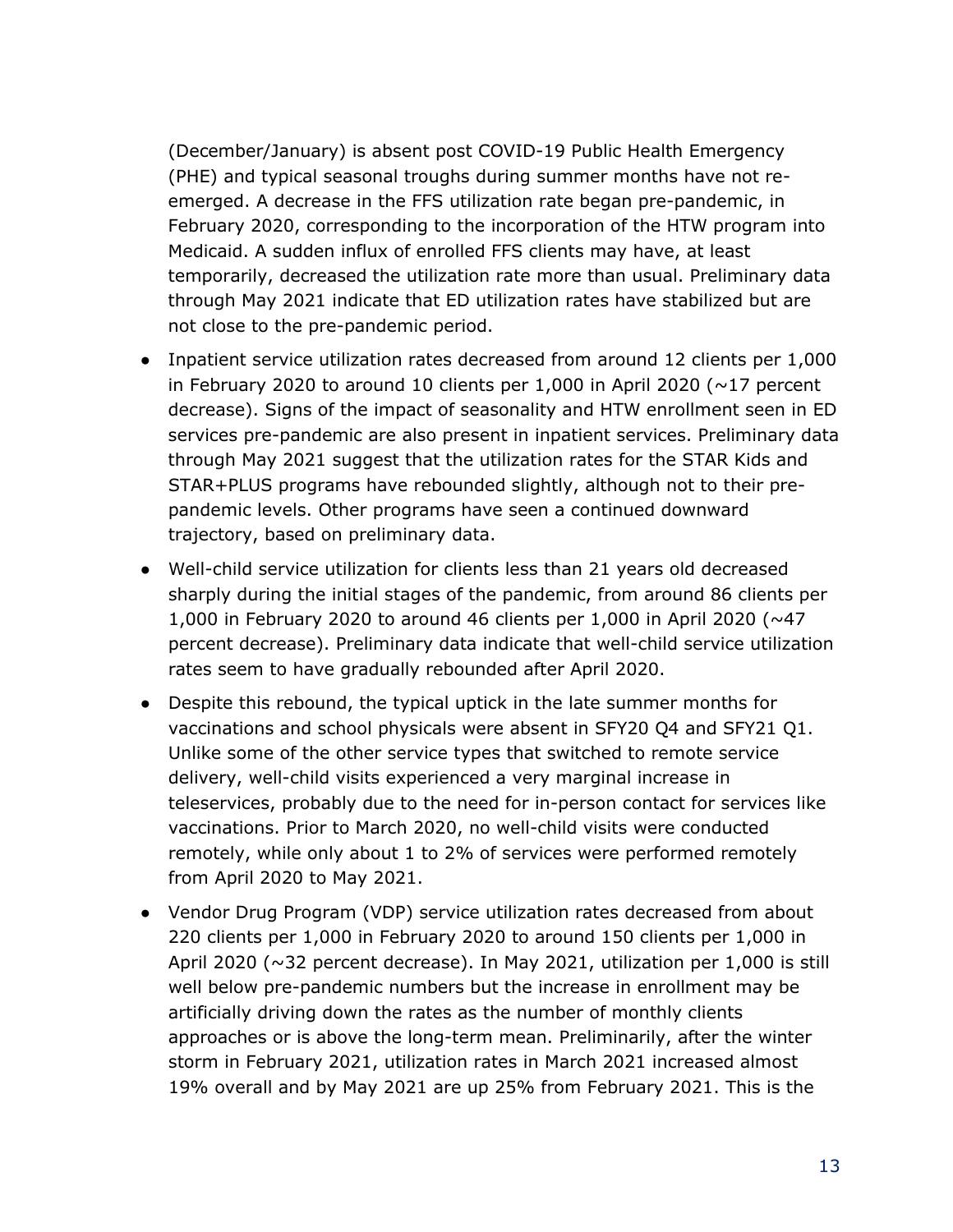largest increase since the beginning of the PHE and a similar increase can be seen in CHIP-Traditional and all STAR programs.

- After further investigating the theory that the decrease in VDP utilization is driven by certain drugs it was found that the top 2 drug categories for clients under 21 pre-COVID were antihistamines and bronchodilators. After the PHE was declared in March 2020 the number of prescriptions for these two categories plummeted. Clients prescribed antihistamines and bronchodilators decreased by 39% and 37% respectively. A few studies have shown that asthma attacks have dropped by 40% during the pandemic, possibly due to reduced exposure to cold and flu viruses, reduced exposure to irritants at school and work, and lower levels of pollution due to lockdown. The number of clients prescribed bronchodilators is still down, but antihistamines claims are making a steady recovery. Anticonvulsants and anti-depressants are the most common drug categories for 21+ but the PHE did not appear to have a major impact on adult utilization rates.
- Speech therapy utilization rates for clients less than 21 years of age decreased from around 16 clients per 1,000 in February 2020 to around 12 clients per 1,000 in April 2020 (~25 percent decrease). Similarly, physical therapy utilization rates for the same age group and time frame dropped from around six clients to four clients per  $1,000$  ( $\sim$ 33 percent decrease) and occupational therapy utilization rates dropped from around eight clients to six clients per  $1,000$  ( $\sim$ 25 percent decrease). By May 2021, however, preliminary data indicates that all three types of therapy utilization have rebounded above the long-term mean.
- An increase in delivering services via a remote modality for these therapies likely played a role in their relatively quick recovery. Teleservices had the greatest effect on speech therapy as none of these services were delivered remotely prior to the PHE but more than half (51%) of them were conducted remotely in April 2020 for clients of all ages. The percentage of remote speech therapy plateaued to around 30% in February 2021 and as of May 2021 decreased to 21%. Occupational therapy saw a large increase in teleservices as well during the PHE, from just a few remote services conducted in February 2020 to 27% of total OT in April 2020. Between June 2020 and February 2021, remote occupational therapy services, for clients of all ages, remained steady around 15% but has since decreased to 8% in May 2021. Teleservices also had a modest impact on physical therapy as it went from 0% remote pre-pandemic to 11% in April 2020. Three percent of physical therapies are still being delivered remotely as of May 2021.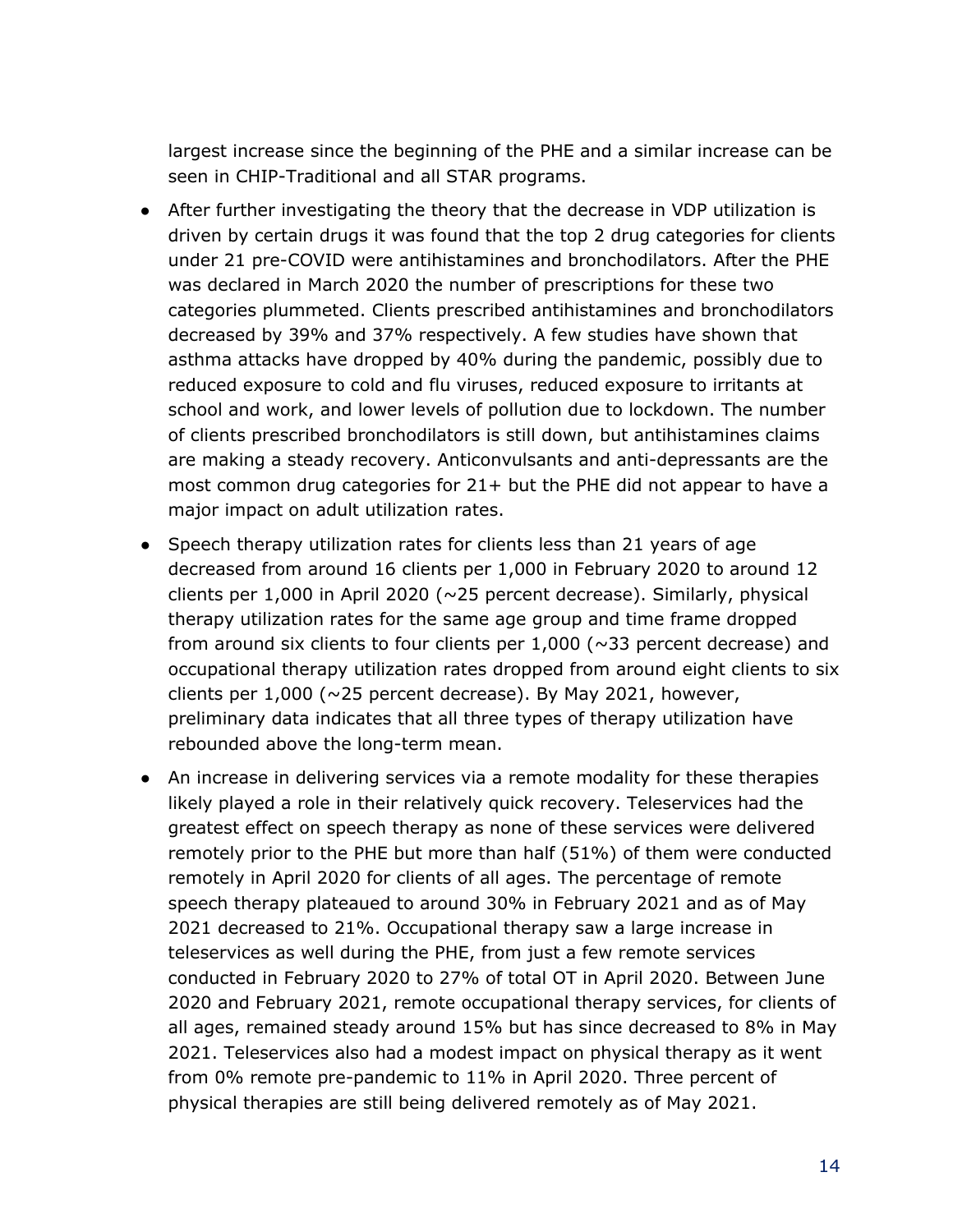- Mental health service utilization rates decreased from around 27 clients per 1,000 in February 2020 to around 23 clients per 1,000 in April 2020 ( $\sim$ 14 percent decrease) and by November 2020 had decreased to 22 clients per 1,000. Preliminary data through May 2021 indicate that while the utilization rates seem to have leveled off, the average number of monthly clients with services experienced a rebound, with a rise in the total number of clients in the spring of 2021 being similar to pre-COVID levels. This trend could suggest that some of the decline in utilization may be due to increased client enrollment. Meanwhile, mental health services delivered through telehealth and telemedicine increased sharply, from 2-3 percent of clients receiving one or more teleservices in February 2020 to over 60 percent of clients receiving one or more teleservices by April 2020. Teleservices have declined somewhat but still make up about 45% of mental health utilization through May 2021.
- From February 2020 to April 2020, Substance Use Disorders (SUD) services decreased from 0.9 clients per 1,000 to 0.74 clients per 1,000 ( $\sim$ 18.7 percent decrease). Preliminary data through May 2021 indicates that the average monthly number of clients served rebounded to pre-COVID levels, with a rise in the total number of clients in the spring and summer of 2020 and has been above average through May 2021. The proportion of SUD services delivered through telehealth and telemedicine increased from virtually no clients receiving teleservices in February 2020 to over 20 percent of clients receiving one or more teleservices by April 2020 and about 15% of services are still delivered remotely as of May 2021.
- Starting in 2020 Q4, the PDN and PCS data utilization per 1,000 client calculations have been revised to account for a limitation in the way the visualization software calculates denominators. Among members less than 21 years old, PDN utilization rates dropped modestly from around 1.7 per 1,000 in March 2020 to around 1.6 per 1,000 in April 2020 ( $\sim$ 6% decrease). Likewise, among members less than 21 years old, the PCS utilization trend decreased modestly from around 4.3 in March 2020 to 4.1 in April 2020  $(\sim 4.7\%)$ . The utilization rates appear to decrease further in subsequent months. However, the raw counts of clients utilizing PDN and PCS services rebound and remains relatively stable. The downward trend in the utilization rates is likely an artifact of the denominator (enrollees) increasing during the PHE, as more people qualified for services due to job loss and federal rules against removing people from Medicaid or CHIP. It is important to note that utilization rates for services with low client numbers are more sensitive to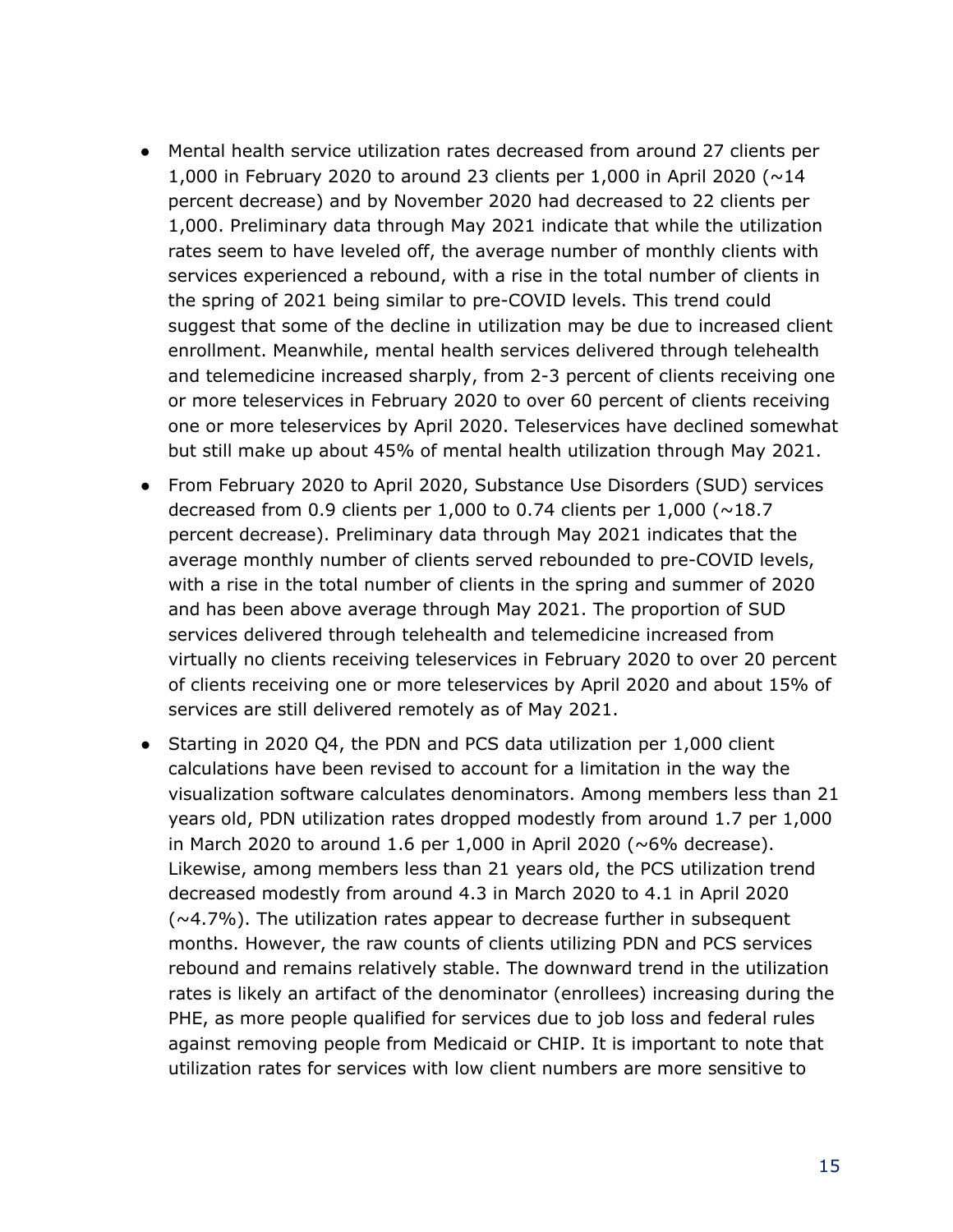changes in the client pool eligible for the services, i.e., the utilization rate denominator.

- While utilization across the spectrum of services decreased, the proportion of services delivered through telehealth and telemedicine increased sharply, both in terms of utilization rates and costs per client during the PHE. As members avoided in-person care, teleservices became the substitute when possible. Monthly clients using telehealth/telemedicine across all programs increased from about 18,000 (3.7 per 1,000) in February 2020 to about 388,000 (78.2 per 1,000) in April 2020. By November 2020, roughly 300,000 clients (55.6 per 1,000) were utilizing teleservices (representing nearly 1 in 20 clients). Preliminary data up to May 2021 has shown a decline from its peak as about 225,000 clients (39.5 per 1,000) are utilizing teleservices.
- Like telehealth and telemedicine services, telemonitoring experienced an uptick in utilization during the COVID-19 PHE. However, because its application is limited to certain diseases (i.e. hypertension and diabetes), increased utilization was not nearly as widespread as telehealth and telemedicine. The utilization rate increased from 1.9 per 1,000 in February 2020 to 2.2 per 1,000 in April 2020 ( $\sim$ 16 percent). Looking at the preliminary data through May 2021, the monthly utilization rate decreases to around 1.8 clients per 1,000. Although the May 2021 utilization rate is lower than the February 2020 pre-PHE rate, the number of clients utilizing telemonitoring is about 15% higher; with 10,200 clients in May 2021 versus 8,900 in February 2020.

#### <span id="page-17-0"></span>**COVID-19 Dashboards and Studies**

Since January 2021, MCDA has been posting external [dashboards](https://www.hhs.texas.gov/services/health/coronavirus-covid-19/texas-covid-19-case-count-vaccination-data) displaying the numbers and rates of Medicaid and CHIP clients receiving COVID-19 tests or receiving a service with a diagnosis of COVID-19, including emergency department visits and inpatient stays. The dashboards are updated quarterly. In SFY22 Q1, MCDA refreshed the dashboards with data through May 2021.

MCDA continues to assist with HHSC's study of the impact of COVID-19 on vulnerable Texans by participating in research planning and analysis and by adding demographics to its service utilization and teleservices dashboards to allow for comparison of service utilization patterns and the use of teleservice across various client populations.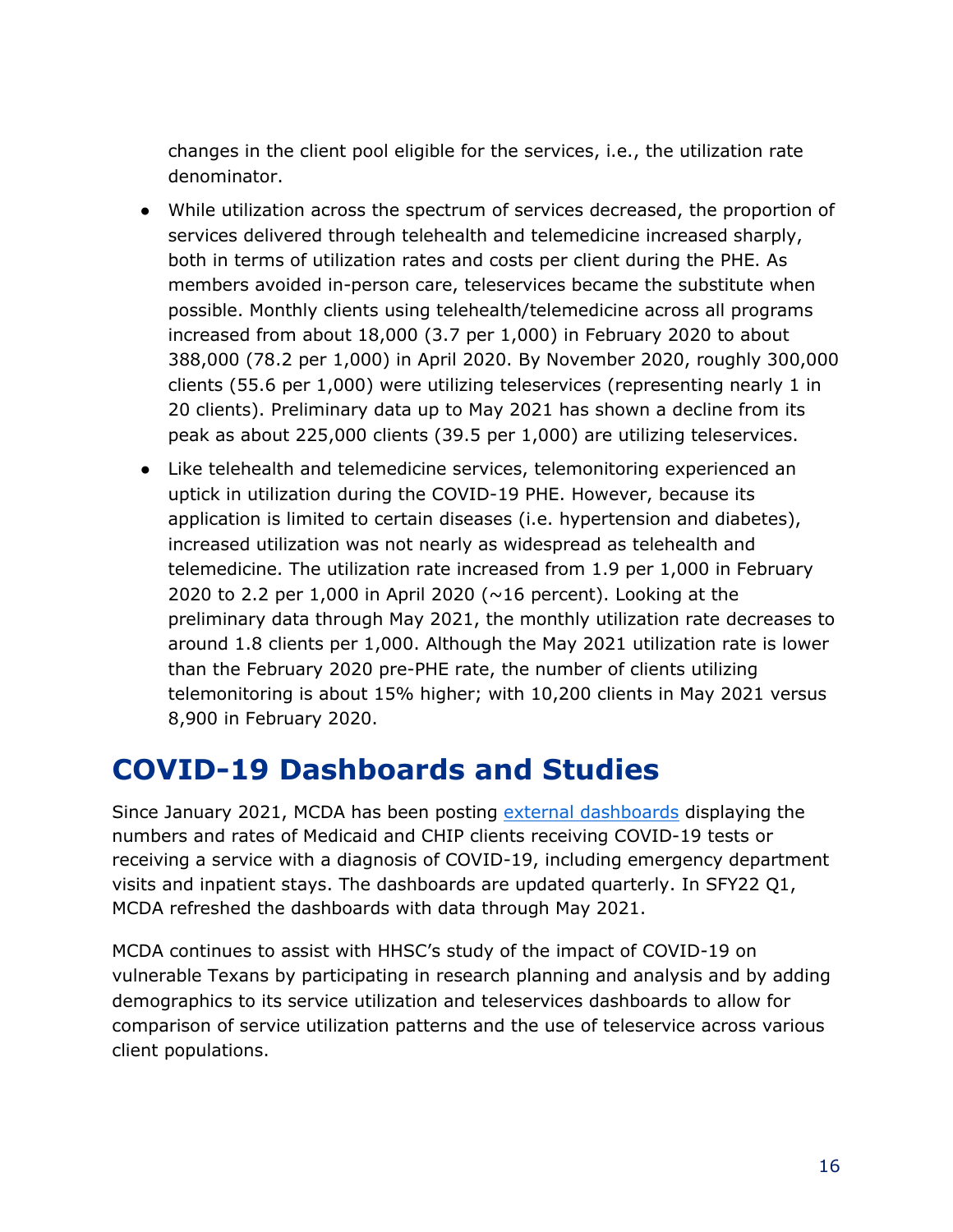In SFY22 Q1, MCDA created and posted two dashboards on the HHSC public website in coordination with the COVID-19 vulnerable populations study. The new dashboards highlight the use of teleservices during the PHE. They include the number of teleservices and the associated amount paid, by month, and can be filtered by age group, program, SDA, race/ethnicity, and sex. The second dashboard looks at the percentage of mental health; SUD; well child visits; and physical, occupational, and speech therapy care and amount paid via teleservices; broken out by month and can be filtered by age group, program, SDA, race/ethnicity, and sex.

MCDA conducted an analysis to estimate the non-risk payment expenditures for COVID-19 testing/diagnostic services as well as inpatient hospital treatment. MCDA is building a dashboard that identifies any abnormal billing practices for MCOs that are receiving non-risk payments for testing/diagnostic services. MCDA continues to work with the Texas Department of State Health Services' Immunization Department in obtaining the rates of COVID-19 vaccination among Medicaid and CHIP members, including those members who have received their COVID-19 vaccines outside of the Medicaid and CHIP programs.

# <span id="page-18-0"></span>**Physical, Occupational, and Speech Therapy Monitoring**

MCDA continues to closely monitor physical, occupational, and speech therapy utilization rates in compliance with Rider 10 of Senate Bill 1,  $87<sup>th</sup>$  Legislature, Regular Session, 2021 (Article II, HHSC). MCDA will continue to prepare analyses on client service utilization, provider network adequacy, and services provided to clients while on wait lists, for inclusion in the June 2022 report. As the new report is biannual instead of quarterly, going forward, MCDA will share findings from the reports twice a year.

# <span id="page-18-1"></span>**Behavioral Health**

In SFY22 Q1, MCDA continued to revamp its dashboard on psychotropic medications to focus on the information most commonly requested by MCS leadership. The dashboard will feature best practice parameters, including use of polypharmacy, first developed to monitor psychotropic medication use among foster care children due to concerns over overprescribing. Since 2004, HHSC has updated these measures annually in the Use of Psychotropic Medications for Children in Texas Foster Care report. The most recent report, for SFY19, can be found at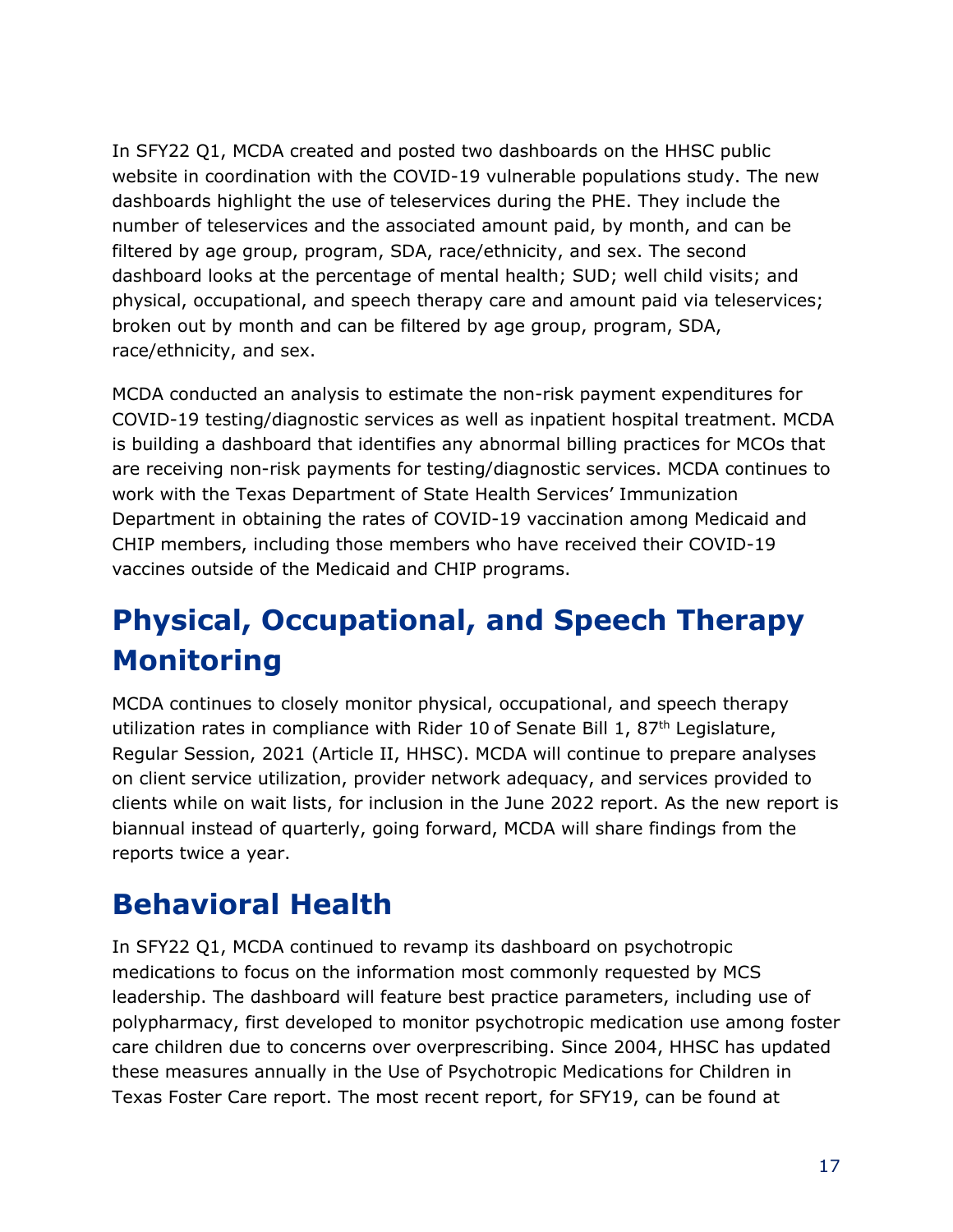[https://hhs.texas.gov/sites/default/files/documents/laws-regulations/reports](https://hhs.texas.gov/sites/default/files/documents/laws-regulations/reports-presentations/2021/psychotropic-meds-tx-foster-care-fy2002-2019.pdf)[presentations/2021/psychotropic-meds-tx-foster-care-fy2002-2019.pdf.](https://hhs.texas.gov/sites/default/files/documents/laws-regulations/reports-presentations/2021/psychotropic-meds-tx-foster-care-fy2002-2019.pdf)

In SFY22 Q1, MCDA began modifications to a quarterly report on the Interstate Compact on the Placement of Children (ICPC) to bring it into closer alignment with the annual psychotropic dashboard report.

Additionally, MCDA discovered and alerted the OIG about additional types of behavioral health services where a wide disparity in the amounts paid to some providers exists, similar to previous findings in SFY21 Q3. Based on the MCDA analyses, the OIG Fraud Detection Unit developed algorithms specific to the patterns observed by MCDA and are currently evaluating the results of the data analytics findings to determine overall impact to the program and further investigative actions.

# <span id="page-19-0"></span>**Autism Applied Behavior Analysis**

The legislative intent in Rider 28 (87th Texas Legislature, Senate Bill 1, 2021 (Art. II, HHSC)) is implementation of the Medicaid Autism Services ABA benefit as soon as practicable, but not later than Feb. 1, 2022. In SFY22 Q1, MCDA provided the Autism benefit work group and the MCOs a count of clients, by age, who are diagnosed with autism and are likely to take part in the new medical benefit based on past service utilization patterns. MCDA is continuing to geocode licensed behavioral analyst (LBA) providers and potential clients' home addresses. MCDA uses this geocoded information to make an array of maps for both external and internal use; including, enrolled LBA provider locations, submitted LBA application locations, and client home locations.

#### <span id="page-19-1"></span>**Enrollment**

Another tool developed by MCDA to help investigate data variations is the Monthly Enrollment Report. The data in this report alerts the team to fluctuations in enrollment or Medicaid program rollouts which might impact service utilization. Enrollment data also provides the denominators used in utilization rates, which normalizes the rates to aid in direct comparisons between, for example, MCOs. The one-page enrollment report is distributed widely to MCS and other HHSC staff. Its use has resulted in efficiencies by replacing ad hoc data requests historically managed by DAP and HHSC Forecasting with a self-service alternative. Because the report is vetted by Forecasting before its release, its use also improves consistency in reporting. MCDA is currently developing a corresponding interactive dashboard to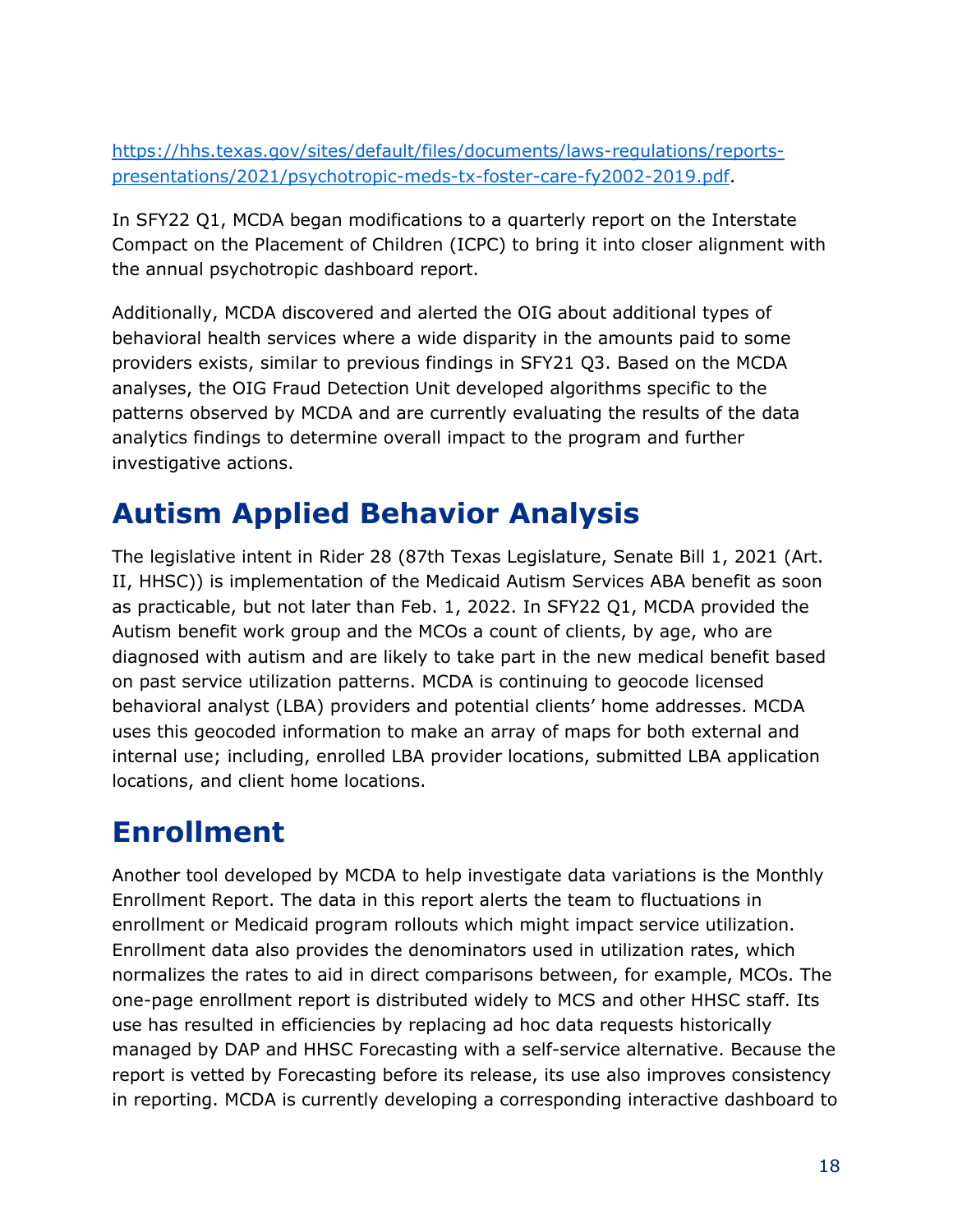provide staff with a self-service platform to filter for the data needed without requiring a special ad hoc request from DAP or Forecasting.

Over time, MCDA has made changes to the monthly enrollment report in response to changes in policy, such as when Adoption Assistance and Permanency Care Assistance moved from Fee for Service to Managed Care. When changes occur, MCDA staff make manual changes to the enrollment report which are then vetted by Forecasting. Once Forecasting verifies the changes, MCDA staff build automated processes to populate the new items in the report going forward.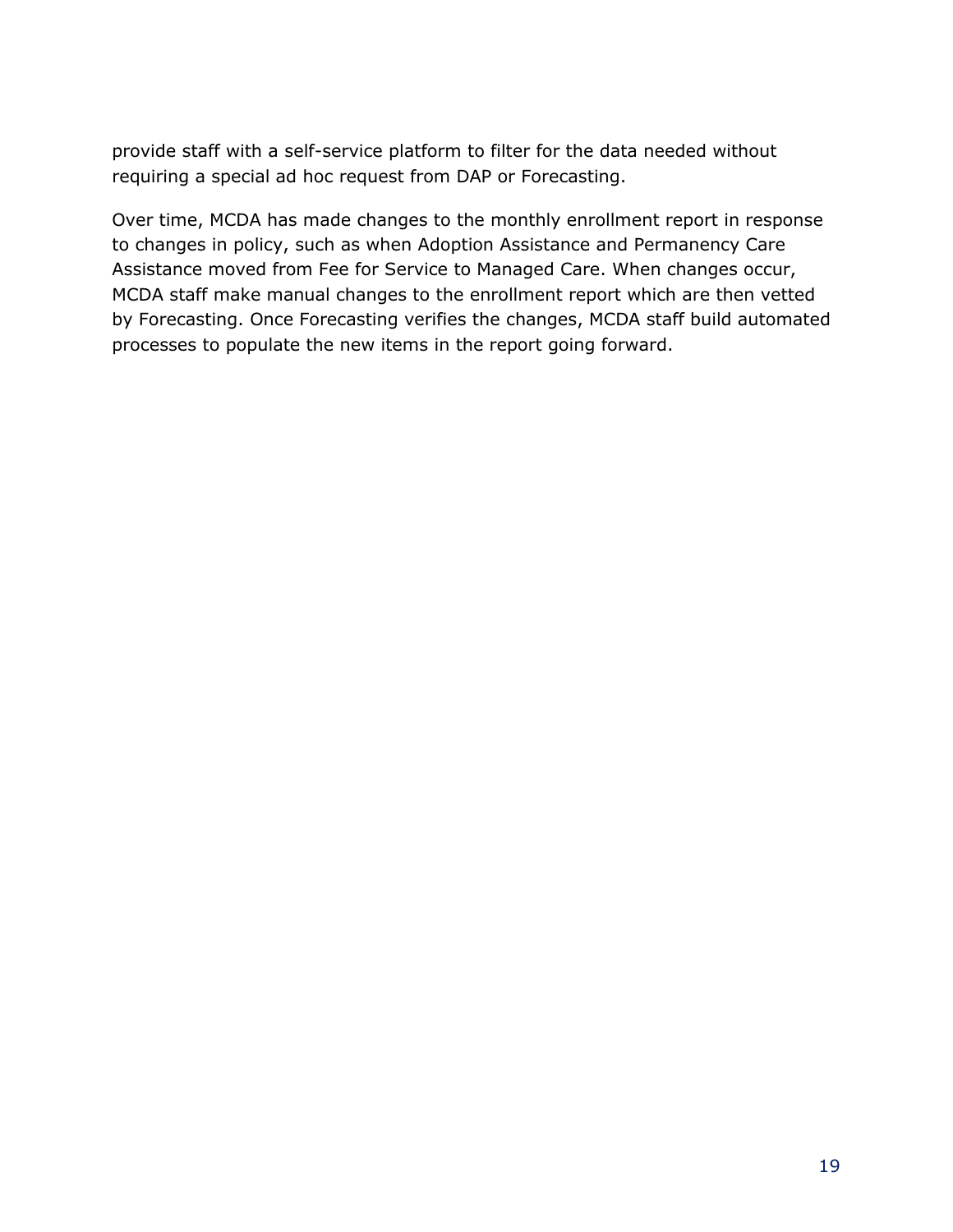### <span id="page-21-0"></span>**4. Enhancing Data Infrastructure**

#### <span id="page-21-1"></span>**MCDA Platform**

The work MCDA conducts depends on a robust, reliable, and flexible data system. In conjunction with TMHP, MCDA developed a platform that allows analysts to access data stored at TMHP more quickly than the original process of pulling the data over an internet connection. The platform contains two servers, numerous software applications used by MCDA staff to perform analysis and reporting, and a Tableau server used by MCDA staff to produce dashboards. The platform houses other data produced by MCDA staff, such as Medicaid and CHIP enrollment data, MCO self-reported quality measures, professional licensure data, and the Analytical Data Store (ADS, described under Data Marts in the following section). MCDA regularly tests system upgrades, performs quality control, and collaborates with TMHP staff to detect and correct errors and address any system performance issues.

#### <span id="page-21-2"></span>**Data Marts**

MCDA's TMHP platform houses the PTOTST and Behavioral Health (BH) Data Marts, designed to allow quick and detailed analysis of trends and variations. The PTOTST Data Mart contains the most recent seven years of data on therapy encounters, forming the basis for analysis and visualization of such variables as cost and utilization measures by factors such as year, MCO, Service Delivery Area, and Managed Care program. The current BH Data Mart, updated annually, houses behavioral health related services and non-behavioral health data to allow analysis of co-morbidities. For instance, using the BH Mart, analysts have explored differences in the behavioral health diagnoses and services by children receiving psychotropic medications in STAR, STAR Health, and STAR Kids.

The ADS is a 'Best Picture' view of the claims and encounter data, meaning that it contains only the most current version of a transaction. ADS offers a cohesive blend of managed care and fee-for-service medical and pharmacy data, allowing a holistic view of a provider or member at the time a service took place. The ADS has become the preferred source for blended claims/encounters data and is accessible to MCDA and other DAP teams via the Data Analytics Platform.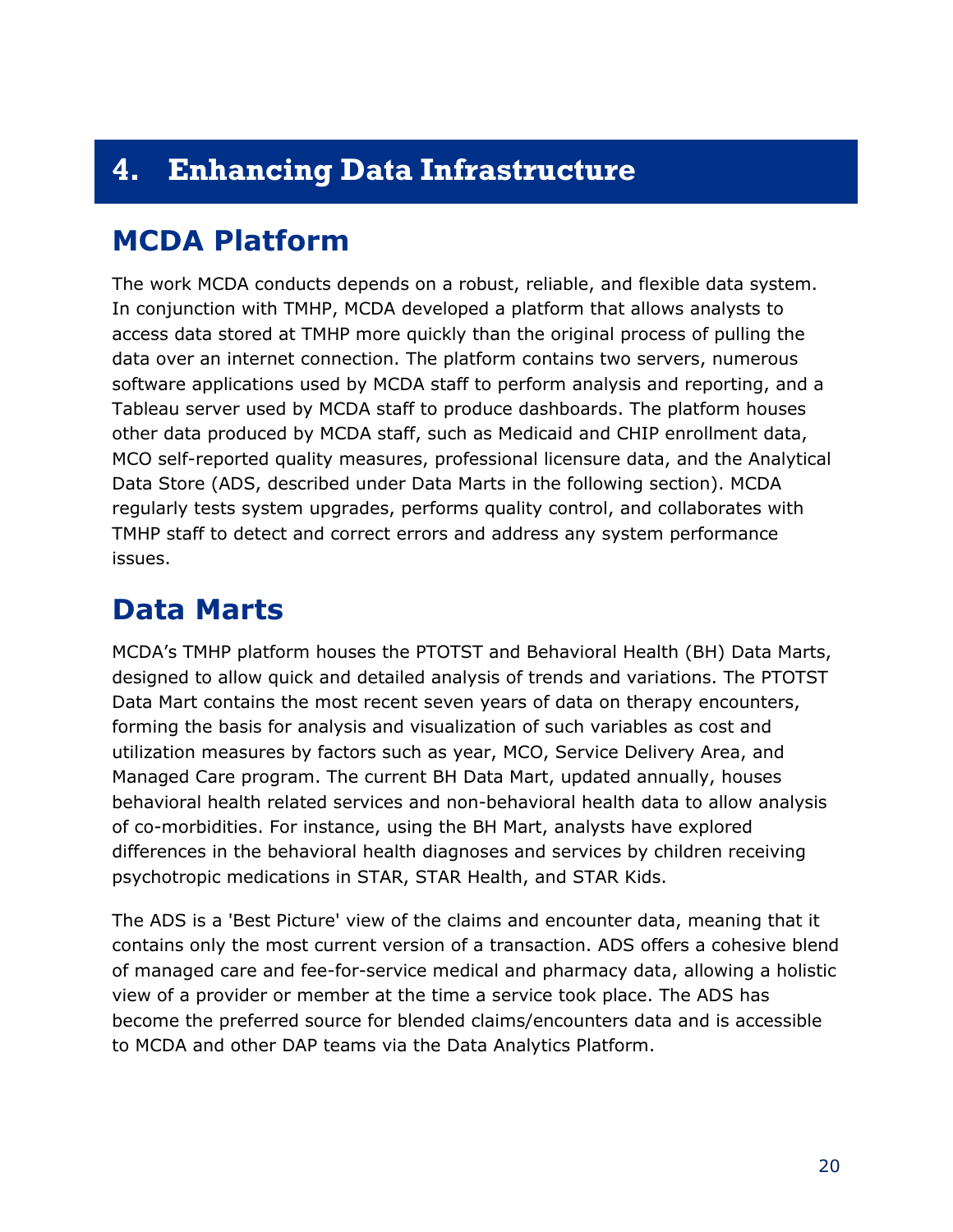In SFY22 Q1 MDCA has worked with TMHP to enhance ADS with additional variables which will improve the accuracy and consistency of analyses. These enhancements include creating indicators for Women's Health and the Medically Dependent Children Program, as well as calculated fields for inpatient episodes of care length of stay days that span the entire episode of care (which may represent multiple claims/encounters). Some of these new fields have been completed and are currently in use, while others are still in the development and testing stages.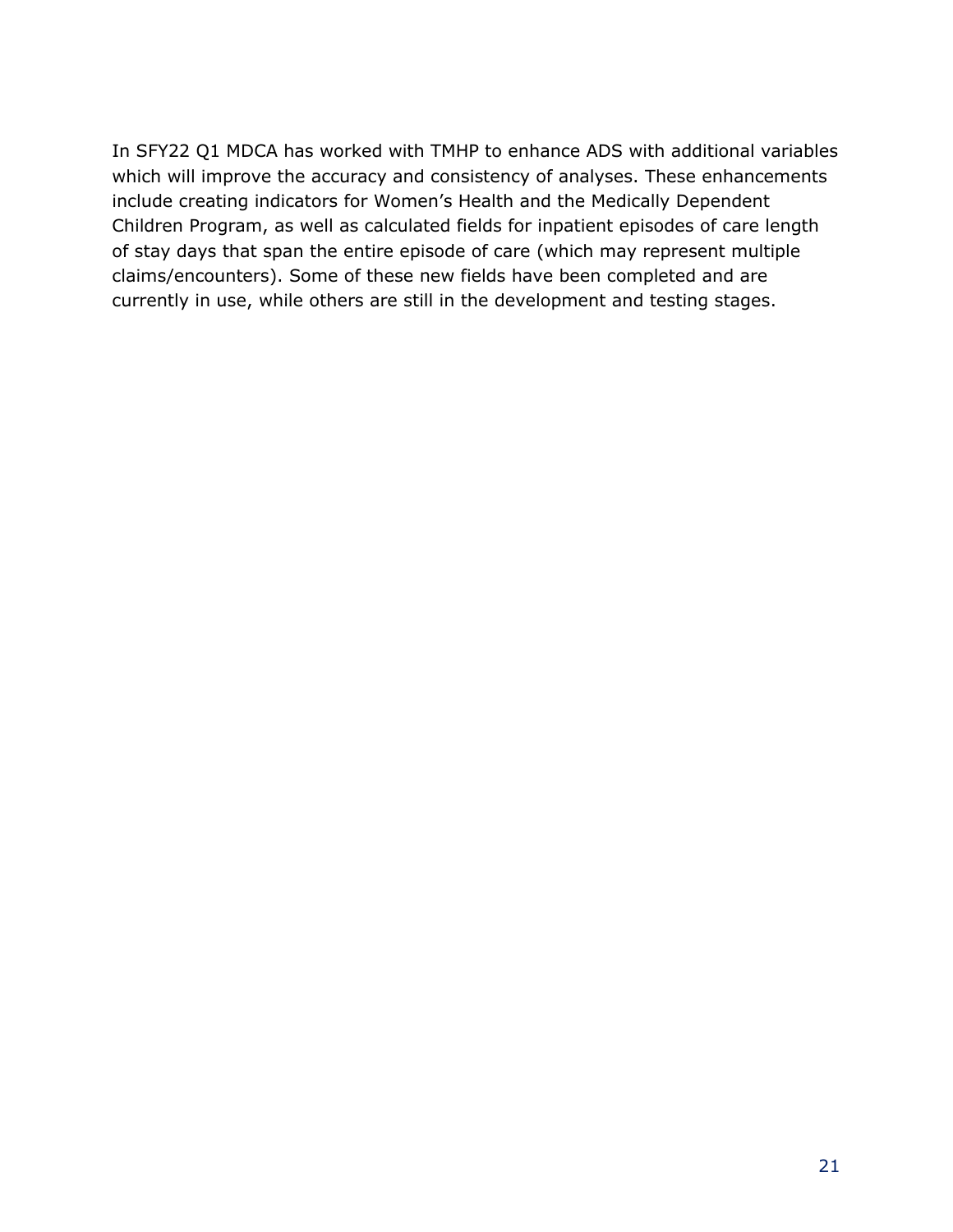# <span id="page-23-0"></span>**5. Goals for Next Quarter**

In SFY22 Q2, MCDA will build on the work it is conducting on MCS key initiatives and other projects, including the following:

# <span id="page-23-1"></span>**COVID-19 Analysis**

The COVID-19 testing and diagnosis dashboards, as well as the new telemedicine dashboards, will continue to be refreshed on a recurring basis. MCDA will also continue to assist with the analysis and writing of the COVID-19 study (being led by the Research and Evaluation Unit within DAP) on the impact of COVID-19 on vulnerable Texans, including those who receive services through the Medicaid program. MCDA will begin to use the enhanced dashboards (including demographics) as the basis for quarterly anomaly detection. Resulting observations will be communicated to the Research and Evaluation Unit as a guide to further research.

### <span id="page-23-2"></span>**Complaints Dashboards**

HB 4533 requires HHSC to make aggregated complaint data available to the legislature and public. MCDA will continue to clean and aggregate data from the HHSC Office of the Ombudsman, HHSC Division of Medicaid and CHIP Services, and self-reported data from the MCOs. MCDA will also provide complaint-level data files to the External Quality Review Organization to begin to incorporate into the MCO report cards.

# <span id="page-23-3"></span>**Prior Authorization Data Collection and Dashboard**

In the coming quarter MCDA will continue to perform ETL on the MCO deliverables. This ETL process will occur on an agreed upon monthly schedule until the design for the system for collecting member level PA data is finalized and implemented. Two MCOs have passed trading partner training and are expected to begin submitting detailed prior authorization data in September. HHSC is working with the remainder of the MCOs to develop action plans for finalizing trading partner testing and submitting detailed data. For these MCOs, the action plan will include submitting historical data back to September 2021.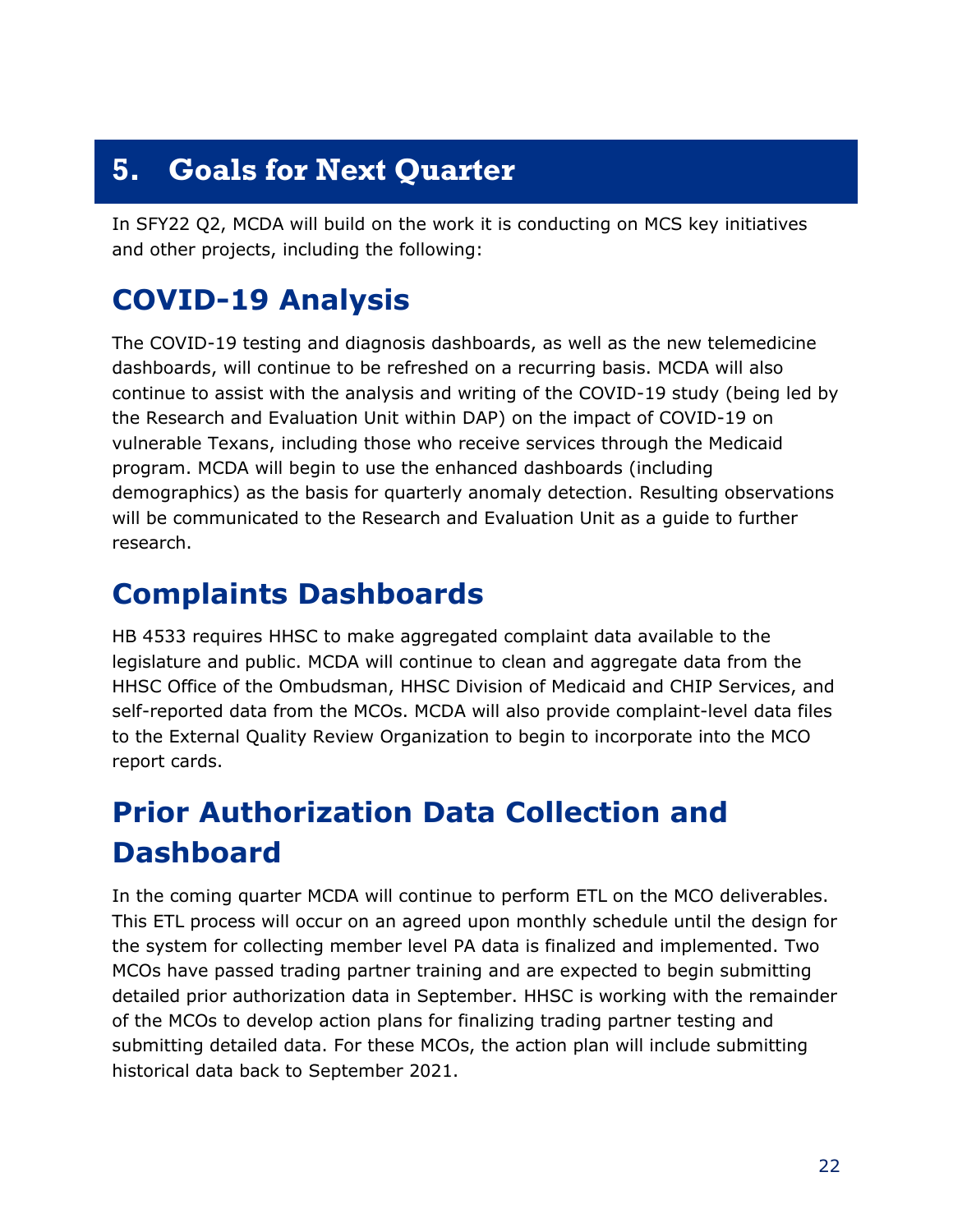# <span id="page-24-0"></span>**Utilization Review**

MCDA continues to help the UR Team prepare for their annual reviews of clients receiving services under the STAR+PLUS Home and Community Based Services (HCBS) program and the Medically Dependent Children Program (MDCP) Waiver within the STAR Health and STAR Kids programs. The purpose of these legislatively mandated reviews is to monitor the appropriateness of care delivered by MCOs to these vulnerable populations. MCDA provides sampling consultation to ensure the reviews adequately represent the targeted populations. In SFY22 Q2, MCDA will pull the SFY22 HCBS random sample and associated client data.

# <span id="page-24-1"></span>**Compliance Dashboards and ETL**

MCDA will continue to conduct careful quality assurance on the incoming deliverables and any resubmissions to ensure accurate measurement of MCO contract compliance. In addition, 30-day and 45-day deliverable data refreshes for SFY22 Q1 will be conducted.

# <span id="page-24-2"></span>**Service Utilization Dashboards**

In the coming quarter, all service utilization dashboards will be updated with the most recently available final data, covering the second quarter of SFY21 and preliminary data through SFY21 Q4.

# <span id="page-24-3"></span>**Trend and Anomaly Detection**

The ninth complete cycle of MCDA's quarterly control limits approach to detection of data variation signals will be implemented, culminating in a meeting in late January 2022 of the Service Utilization Workgroup. Specific findings related to ongoing impacts from COVID-19 on service utilization patterns will be discussed by the workgroup. Also, in the coming quarter, MCDA staff will conduct follow-up investigations suggested by the workgroup in its April 2022 meeting.

# <span id="page-24-4"></span>**ADS**

In SFY22 Q2, MCDA and TMHP will continue its collaborative work on enhancements to the ADS. Upcoming upgrades include a flag to more readily identify inpatient hospitalization episodes of care and a pre-calculated field with the number of days in each episode. A separate flag will help analysts distinguish which services were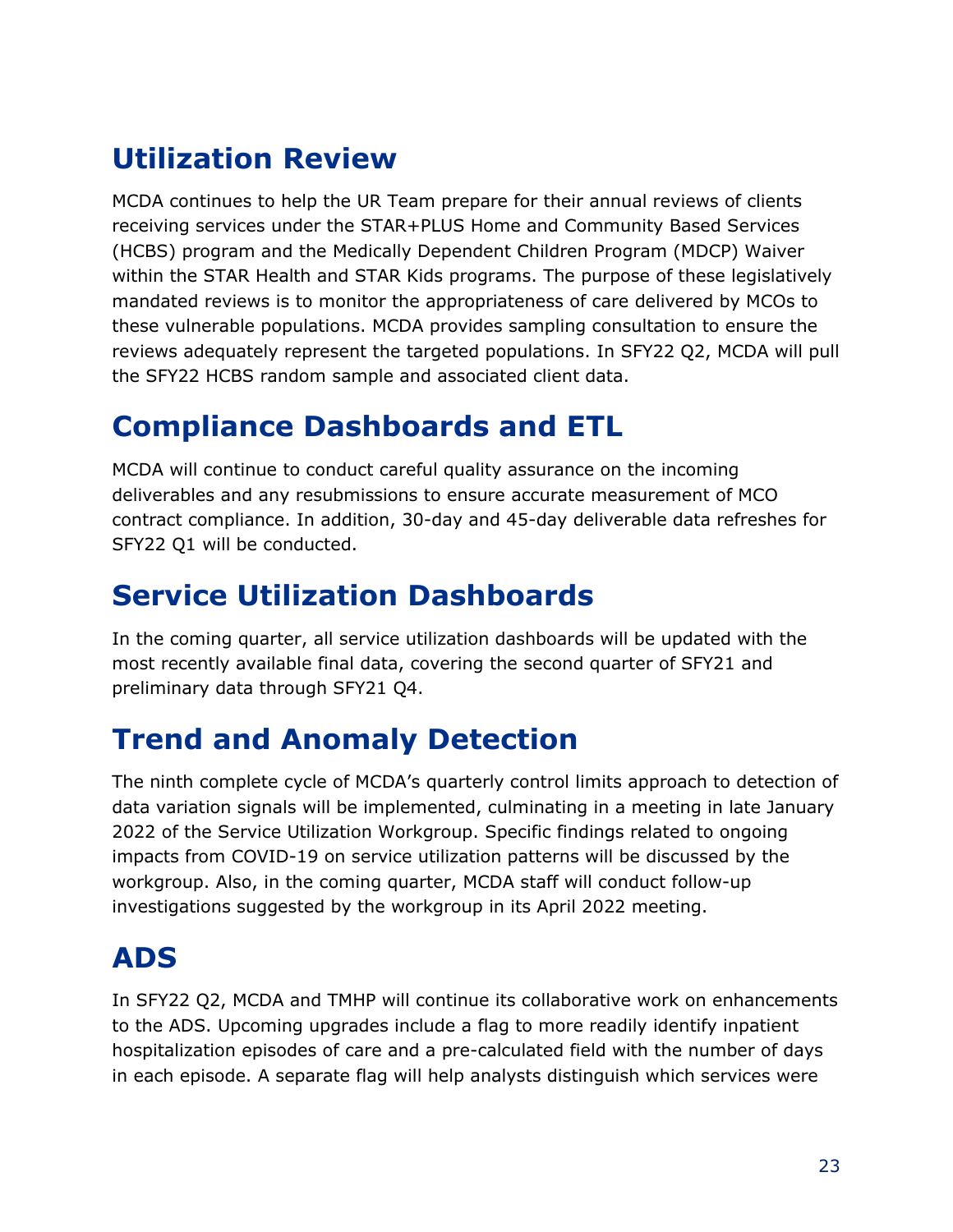received through the HTW program or the HTW Plus program, and which services were paid for through Medicaid or general revenue.

#### <span id="page-25-0"></span>**Enhancing Data Infrastructure**

Given the breadth of the MCDA dashboard library, it is a resource-intensive endeavor to continuously carry out the ongoing updates necessary to keep the data as current as possible. To increase the efficiency of this process, MCDA is investigating the feasibility of using Tableau Python Server (TabPy) to automate these dataset refreshes. TabPy is an external server implementation which allows the execution of Python scripts on Tableau. MCDA is also exploring the use of Microsoft Power BI as a method for increasing the efficiency of its ETL processes.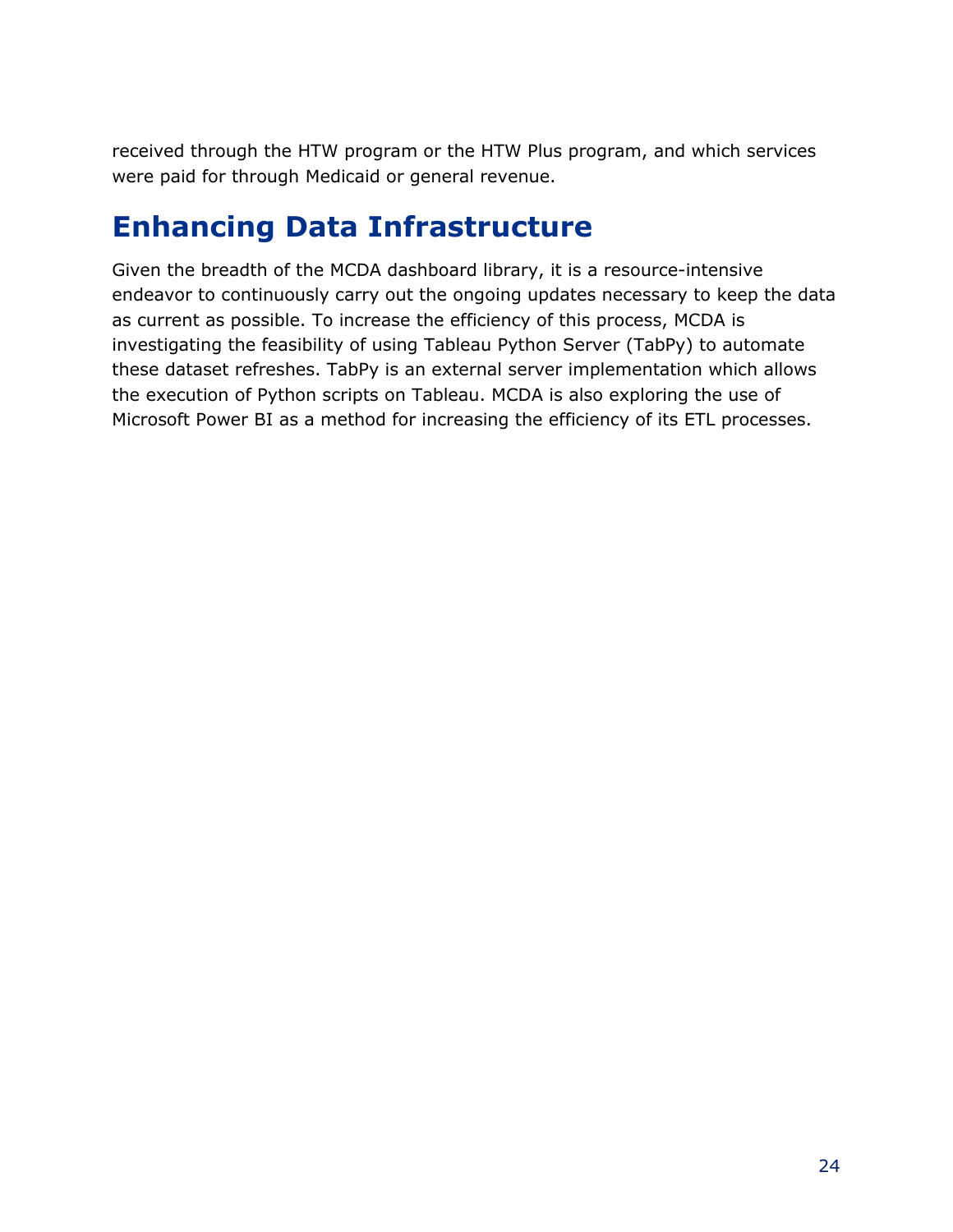# **6. List of Acronyms**

<span id="page-26-0"></span>

| <b>Acronym</b> | <b>Full Name</b>                                               |
|----------------|----------------------------------------------------------------|
| <b>ABA</b>     | <b>Applied Behavior Analyst</b>                                |
| <b>ADS</b>     | <b>Analytical Data Store</b>                                   |
| <b>APD</b>     | <b>Advance Planning Document</b>                               |
| BH             | <b>Behavioral Health</b>                                       |
| <b>CMS</b>     | Centers for Medicare and Medicaid Services                     |
| <b>CHIP</b>    | Children's Health Insurance Program                            |
| COVID-19       | Coronavirus Disease of 2019                                    |
| <b>DAP</b>     | Office of Data, Analytics, and Performance                     |
| <b>DME</b>     | Durable Medical Equipment                                      |
| EC             | <b>Executive Commissioner</b>                                  |
| ED             | <b>Emergency Department</b>                                    |
| <b>ETL</b>     | Extract, Transform, and Load                                   |
| <b>EQRO</b>    | External Quality Review Organization                           |
| <b>FFS</b>     | Fee-For-Service                                                |
| <b>HB</b>      | House Bill                                                     |
| <b>HCBS</b>    | Home and Community Based Services                              |
| <b>HEART</b>   | HHS Enterprise Administrative Record Tracking System           |
| <b>HHSC</b>    | Health and Human Services Commission                           |
| <b>HTW</b>     | <b>Healthy Texas Women</b>                                     |
| <b>ICHP</b>    | Institute for Child Health Policy at the University of Florida |
| LBA            | <b>Licensed Behavioral Analyst</b>                             |
| <b>MCCO</b>    | Managed Care Compliance and Operations                         |
| <b>MCDA</b>    | <b>Medicaid CHIP Data Analytics</b>                            |
| <b>MCO</b>     | Managed Care Organization                                      |
| <b>MCS</b>     | Medicaid and CHIP Services                                     |
| <b>MDCP</b>    | Medically Dependent Children Program                           |
| MH             | <b>Mental Health</b>                                           |
| <b>MMC</b>     | Medicaid Managed Care                                          |
| <b>MMP</b>     | Medicare-Medicaid Plan                                         |
| <b>OIG</b>     | Office of Inspector General                                    |
| 000            | HHS Office of the Ombudsman                                    |
| OT             | <b>Occupational Therapy</b>                                    |
| PA             | <b>Prior Authorization</b>                                     |
| <b>PCS</b>     | <b>Personal Care Services</b>                                  |
| <b>PDN</b>     | <b>Private Duty Nursing</b>                                    |
| PHE            | <b>Public Health Emergency</b>                                 |
| <b>PMAS</b>    | Performance Management and Analytics System                    |
| PT             | Physical Therapy                                               |
| <b>PTOTST</b>  | Physical, Occupational, and Speech Therapy                     |
| <b>QPR</b>     | Quality Performance Report                                     |
| <b>SB</b>      | Senate Bill                                                    |